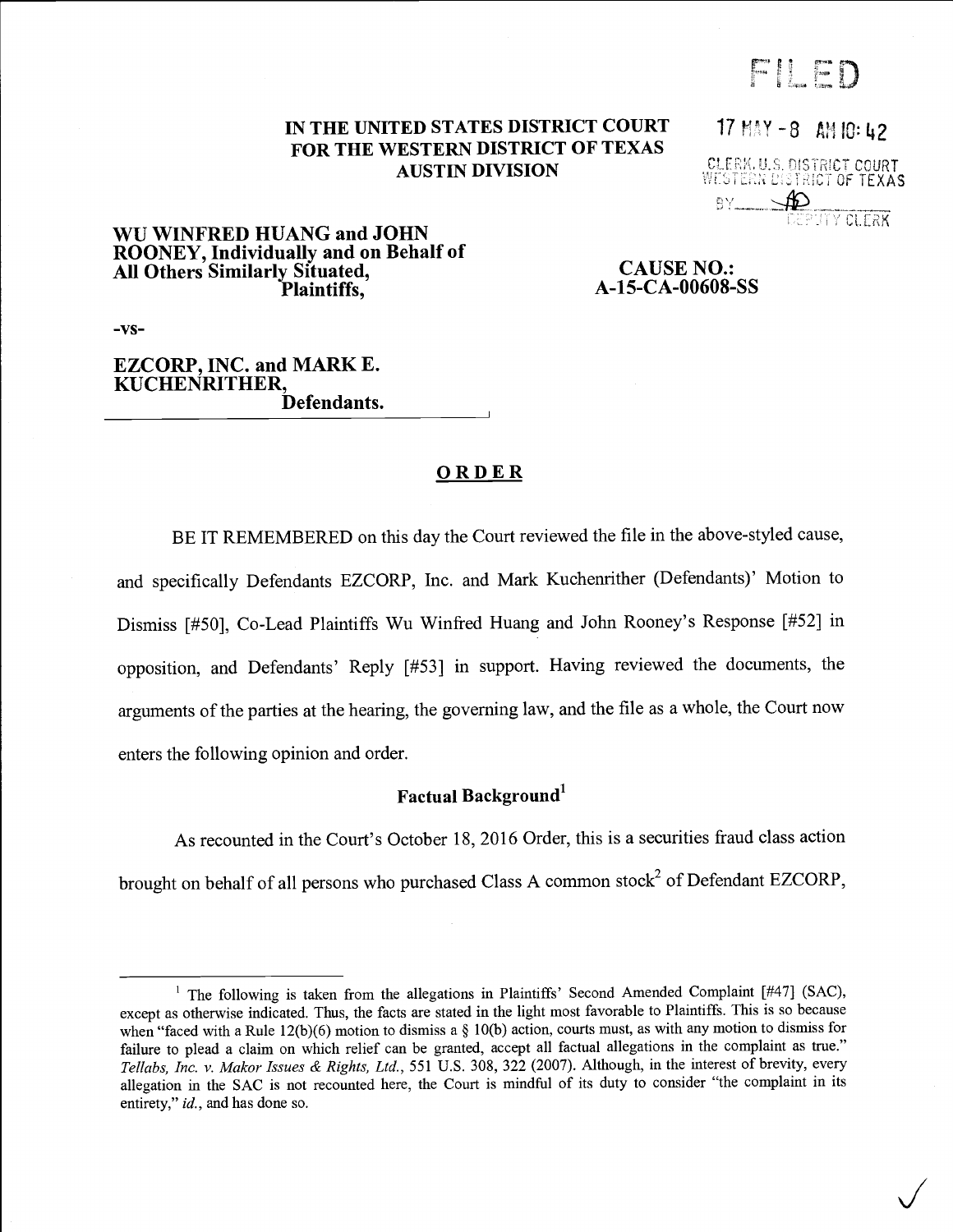Inc., a company which provides "instant cash" services like payday loans and pawn loans, between November 7, 2013,<sup>3</sup> to October 20, 2015 (the Class Period). Co-Lead Plaintiffs Wu Winfred Huang and John Rooney, on behalf of the plaintiff class, allege that during the Class Period, Defendant Mark Kuchenrither, EZCorp's CFO, CEO, and the only individual defendant,<sup>4</sup> made material misrepresentations to shareholders in violation of  $\S$ § 10(b) and 20(a) of the Securities Exchange Act of 1934 and SEC Rule 10b-5.

Defendants have moved to dismiss the SAC, arguing Plaintiffs have failed to plead facts giving rise to a strong inference of scienter. The Court agrees with Defendants in part and therefore grants Defendants' motion to dismiss in part.

## I. EZCORP's Acquisition of Grupo Finmart

EZCORP provides customers with multiple ways to access instant cash through pawn and consumer loans in the United States, Mexico, and Canada, as well as through fee-based credit services. SAC [#47] ¶ 2. In addition, at its pawn stores and online, EZCORP sells collateral forfeited from pawn lending operations and used merchandise purchased from customers. Id.

On January 12, 2012, EZCORP announced it was acquiring a 60% ownership interest in Grupo Finmart, a Mexican company which issues small consumer loans to Mexican governmental employees. Id. ¶ 4. According to EZCORP,

<sup>&</sup>lt;sup>2</sup> EZCORP has two classes of common stock, Class A Non-Voting Common Stock, which is publicly traded on the NASDAQ, and Class B Voting Stock, all of which is beneficially owned by Phillip E. Cohen. SAC  $[$ #47] ¶ 33.

<sup>&</sup>lt;sup>3</sup> Plaintiffs amended the Class Period to begin on November 7, 2013, the day EZCORP reported its fiscal year-end 2013 financial results. SAC [#47] ¶ 1.

<sup>&</sup>lt;sup>4</sup> Kuchenrither has served in several executive positions for EZCORP from the time he was hired as Senior Vice President, Strategic Development in March 2010. SAC [#47] ¶ 34. In October 2012, Kuchenrither assumed the role of CFO, and served as EZCORP's CFO until May 26, 2015. Id. [ 34, 149. Kuchenrither also served as EZCORP's CEO from July 18, 2014, to February 1, 2015, and as a director from August 12, 2014, to February 3, 2015. Id. ¶ 34. Moreover, Kuchenrither was appointed as a member of both EZCORP's and Grupo Finmart's Board of Directors during the Class Period. Id. ¶ 5.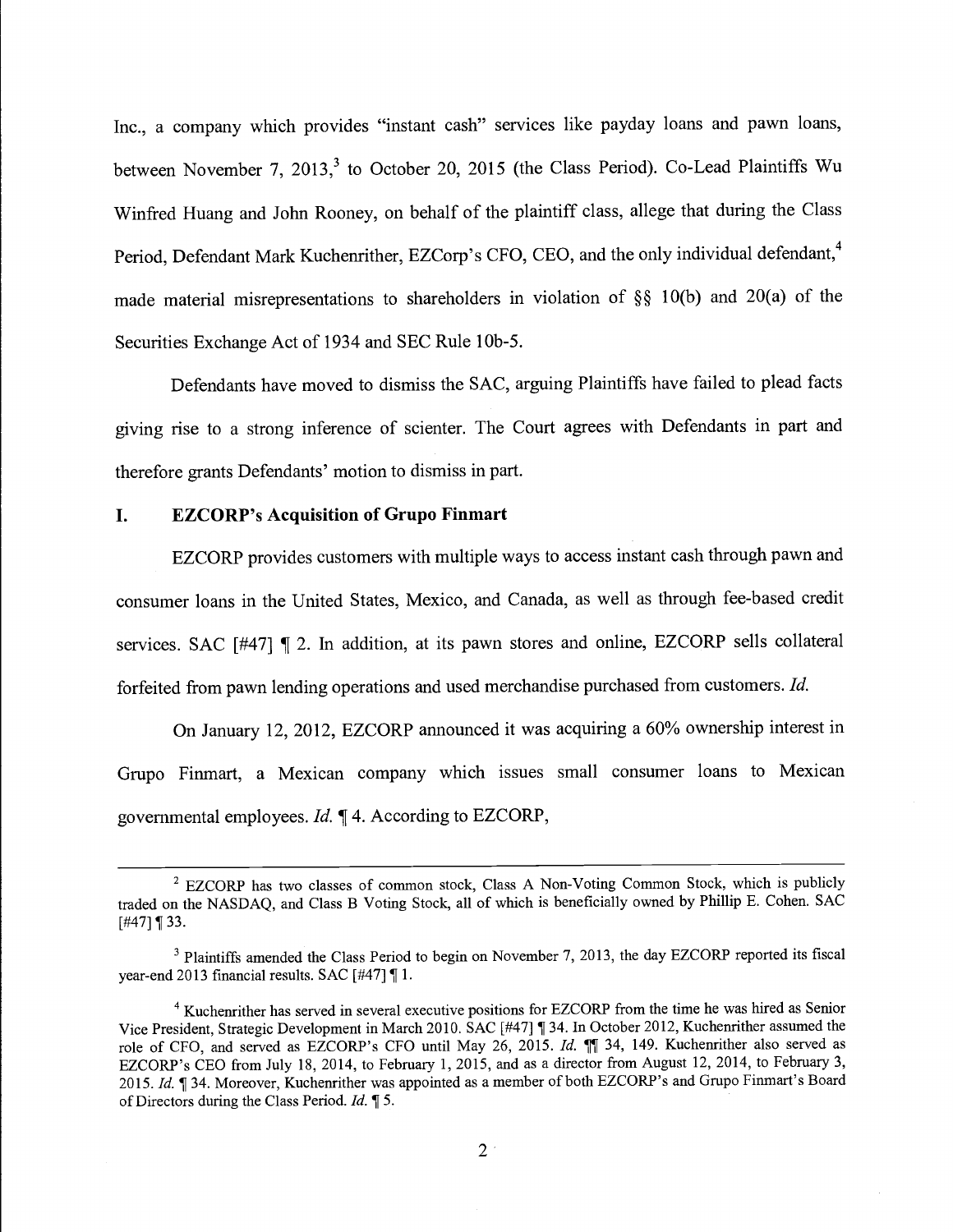Grupo Finmart enters into payroll withholding agreements ("convenios") with Mexican employers, primarily federal, state and local governments and agencies, and provides unsecured, multiple-payment consumer loans to employees of those various employers. Interest and principal payments are collected by the employers through payroll deductions and remitted to Grupo Finmart.

Id. ¶ 99 (quoting May 20, 2015 Form 8-K). EZCORP has described Grupo Finmart's role in

Mexico's payroll lending industry:

The unsecured payroll lending industry in Mexico is less developed than other Latin American countries. Payroll lending in Mexico is generally marketed to public sector employees, who on average earn more and rotate less frequently than their private sector peers. Additionally, government entities tend to be more stable and on average have more employees than private companies. It is estimated that less than 15% of the market potential is being serviced. Grupo Finmart is the fifth largest vertically integrated payroll lender in Mexico with 53 branch offices located in 24 of the 32 states in the country.

Id. ¶43 (quoting 2014 Form 10-K).

On June 30, 2014, EZCORP acquired an additional 16% of Grupo Finmart's ordinary shares. Id. ¶ 4. On September 1, 2015, EZCORP increased its ownership position in Grupo Finmart by 18%, thereby making it a 94% owner of Grupo Finmart. Id. EZCORP now consists of three segments: (1) the United States and Canada segment, (2) the Latin America segment, and (3) the Other International segment. *Id.*  $\P$  42.

## II. EZCORP's Alleged Accounting Deficiencies

Plaintiffs allege that throughout the Class Period, EZCORP's lack of internal controls over its financial reporting gave rise to two primary accounting errors: (1) the failure to properly account for the sale of certain non-performing loans to third parties (Loan Sales), and (2) the failure to properly account for Grupo Finmart's non-performing payroll loans (Non-Performing Loans). As alleged in the SAC, Non-Performing Loans are "loans that were being carried as active loans but with respect to which Grupo Finmart was not currently receiving payments." Id. ¶ 99. Out-of-payroll loans are outstanding loans from customers who are no longer employed. Id.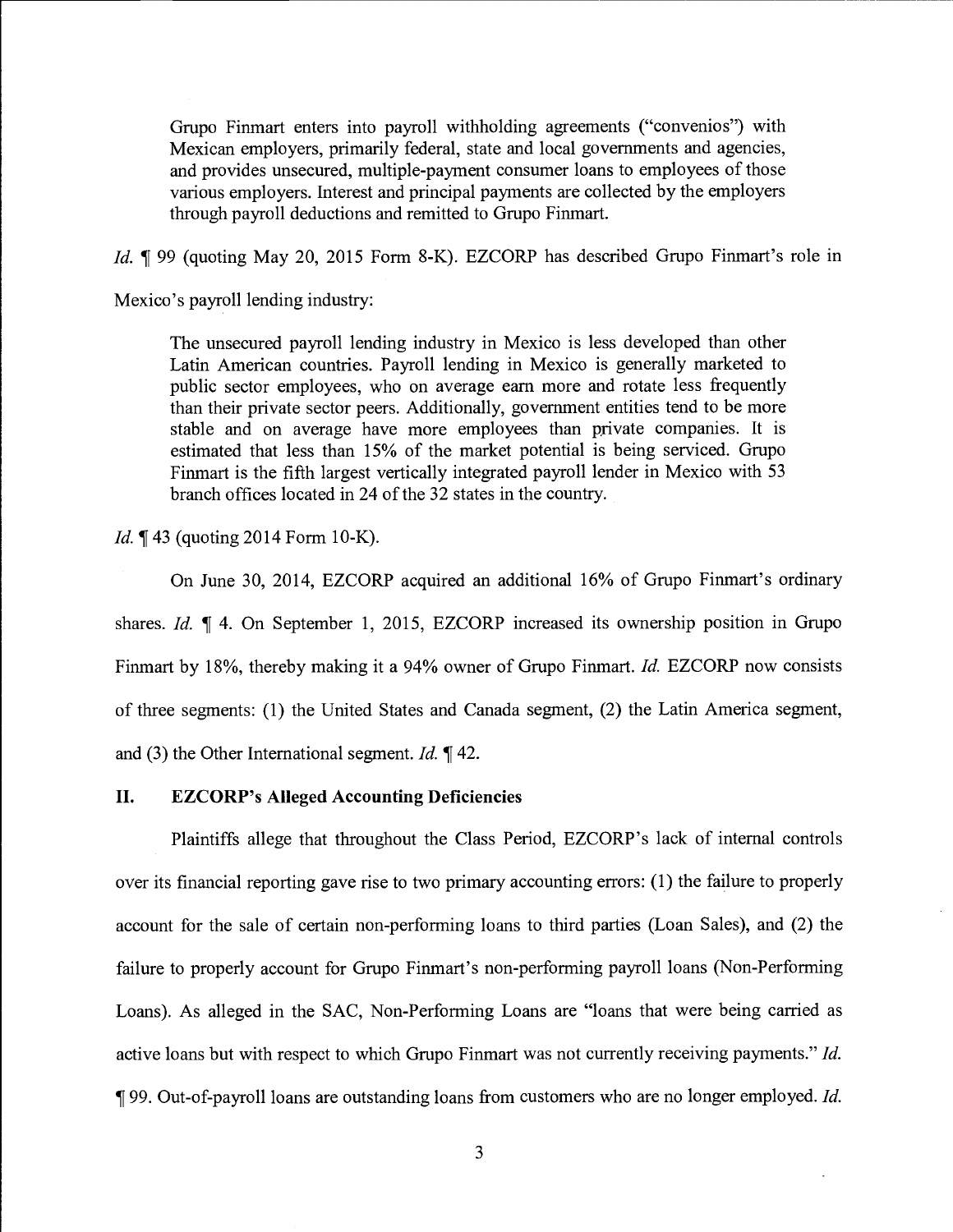"Under Grupo Finmart's historic accounting policy," "[i]f one payment of an out-of-payroll loan is delinquent, that one payment is considered in default; if two or more payments are delinquent at any time, the entire loan is considered in default." Id. Upon default of an out-of-payroll loan, EZCORP ceased accruing future interest revenue. *Id.* However, "[d]ue to the likelihood of ultimately receiving payment if the customer remains employed, [Grupo Finmart] continue[d] to accrue interest on all in-payroll loans, even though Grupo Finmart may not be currently receiving payments." *Id.* In its corrective disclosures, EZCORP determined Grupo Finmart's non-performing loans included a number of out-of-payroll loans that had not been properly classified as such, and some in-payroll loans that had been in non-performing status for some time. Id. By failing to properly account for the Non-Performing Loans, Plaintiffs argue, EZCORP was able "to artificially maintain its ratio of bad debt expense to consumer loan fees and interest – a measure of health of the underlying loan portfolio." Id.  $\P$  108.

Plaintiffs further contend EZCORP failed to properly account for the sale of these Non-Performing Loans. According to Plaintiffs, a confidential witness informed Kuchenrither that under the terms of the loan sale documents, the third-party purchasers retained a right to return non-performing loans to EZCORP, and generally accepted accounting principles (GAAP) prohibited EZCORP from recognizing any revenue from these loan sales. Id.  $\P$  7. Despite the confidential witness's warning, EZCORP executed five separate sales of Grupo Finmart's loans in the 2014 fiscal year, recognizing \$33 million in gains on these sales. Id.  $\parallel$  9. In the first quarter of 2015, EZCORP executed another loan sale, recognizing \$6.6 million in income on this sale. Id. Plaintiffs claim the improper accounting for the sale of the loans had the effect of artificially boosting EZCORP's reported income in the 2014 fiscal year by 45% and its reported income during the first quarter of 2015 by 32%. Id.

 $\overline{4}$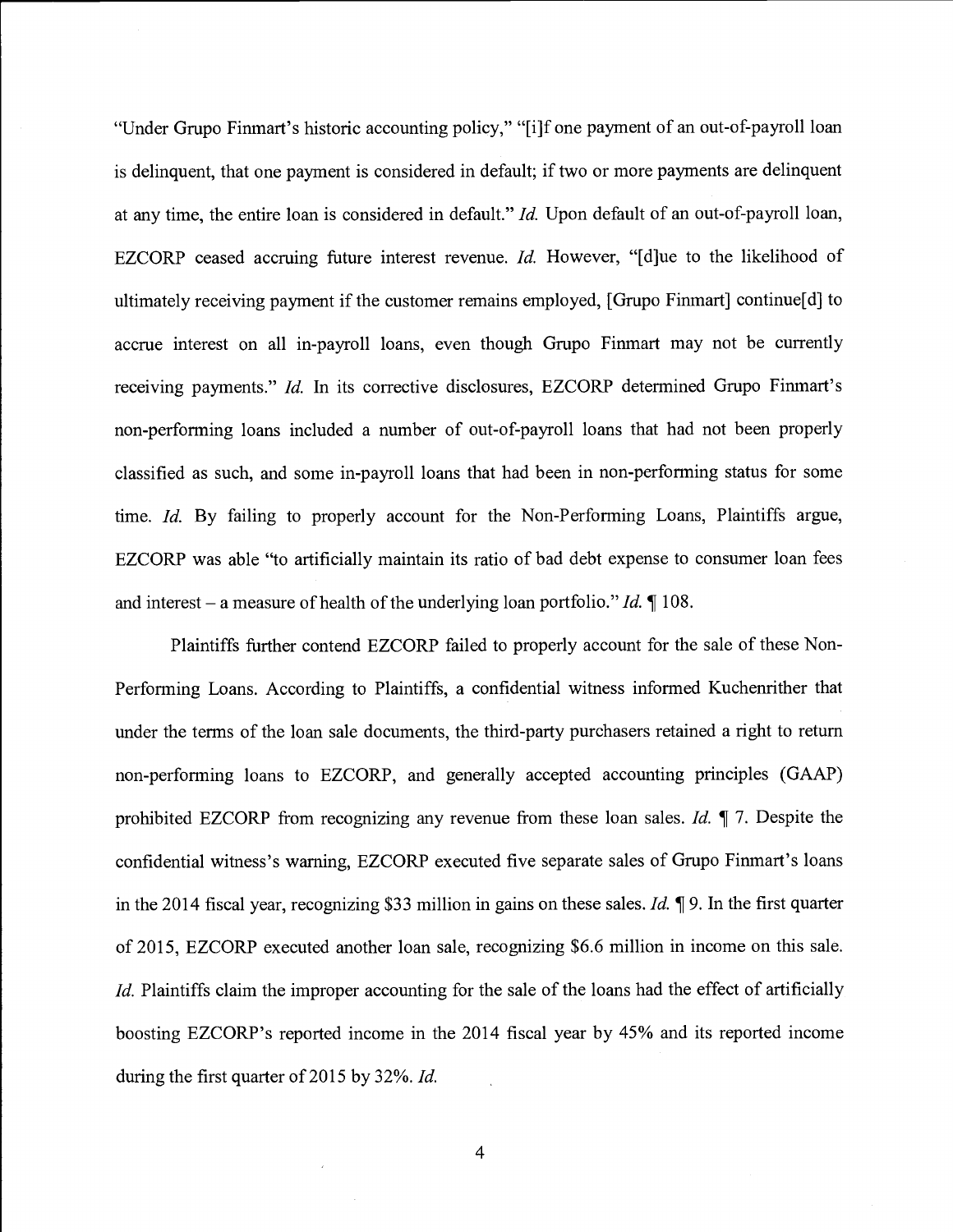#### III. The Allegedly False and Misleading Statements

The statements Plaintiffs identify as misleading are taken from EZCORP's press releases, conference calls, and SEC forms disclosing EZCORP's financial results during the Class Period. These statements deal with EZCORP's financial results during the fourth quarter of 2013 (4Q13), the 2014 fiscal year (FY2014), and the first quarter of 2015 (1Q15). Plaintiffs' SAC quotes extensively from Defendants' various public statements made throughout the Class Period, but the allegedly false and misleading statements and omissions fall into two general categories: (1) statements relating to the overstatement of EZCORP's financial results, as a result of EZCORP's failure to properly account for the Loan Sales and Non-Performing Loans, and (2) statements relating to the nature of the Loan Sales.

First, Plaintiffs contend EZCORP's financial reports misrepresented its financial results, including its net income and earnings per share. For instance, in its 3Q14 press release, EZCORP reported \$11.3 million in net income from continuing operations and earnings per share of \$0.21. Id. ¶ 70. According to Plaintiffs, the reporting of \$11.3 million of net income from continuing operations was false because EZCORP improperly recorded \$14.3 million in income from the sale of Grupo Finmart debt to third parties. *Id.*  $\parallel$  71. Similarly, in its 4Q14 press release, EZCORP reported \$47 million of net income from continuing operations for the 2014 fiscal year, but according to Plaintiffs, this amount was overstated by \$31.956 million. *Id.* 179.

Moreover, throughout the Class Period, EZCORP filed its quarterly and annual reports with the SEC. Each of these forms (Forms 10-Q and 10-K) reaffirmed EZCORP's financial results previously announced in its press releases. Kuchenrither certified the reports did not contain any false statements of material fact or omit any material facts. See, e.g., id. II 62, 68, 76, 91.

 $5\overline{)}$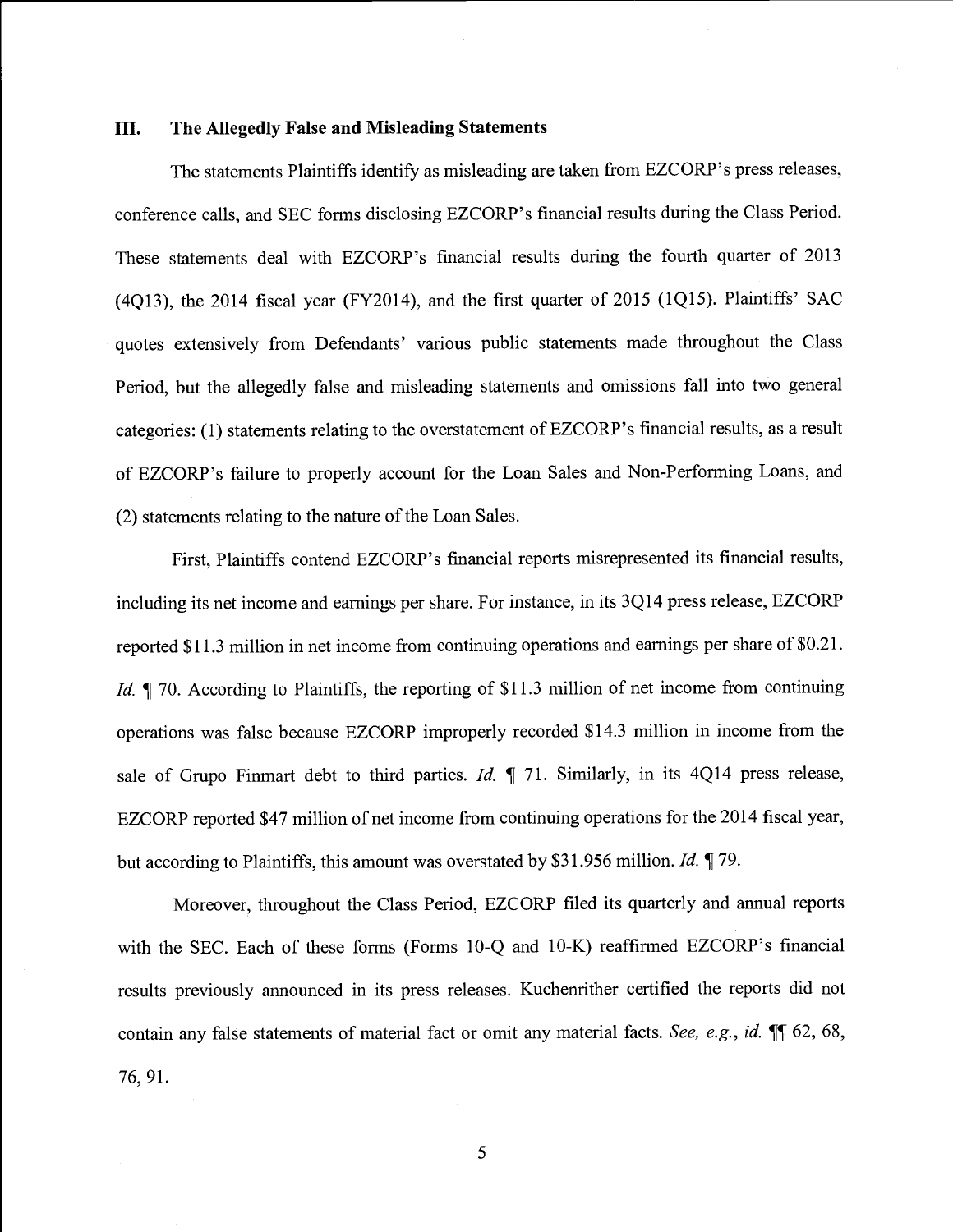Second, Plaintiffs maintain Defendants misrepresented the nature of the Loans Sales. For example, in a January 28, 2014 press release, EZCORP stated "[c]ash and cash equivalents, including restricted case, were \$45 million at quarter-end, with debt of \$252 million, including \$106 million of Grupo Finmart third-party debt, which is non-recourse to EZCORP." Id. ¶ 61 (emphasis added); see also id. 166 ("Cash and cash equivalents . . . were \$63 million at quarterend, with debt of \$228 million, including \$145 million of Grupo Finmart third-party debt, which is non-recourse to EZCORP.") (emphasis added). Moreover, during an earnings conference call held on July 29, 2014, Kuchenrither described the Loan Sales as "true loan sales," explaining "it's a true profit" because "the risk associated with the loans passed to the buyer of the loans." Id. ¶ 73. He further stated the Loan Sales were not securitizations, but instead "truly an asset sale. I just want to make that distinction, because [it's] very important." Id.  $\P$  74. According to Plaintiffs, the "asset sales" identified by Kuchenrither were not true asset sales and were improperly recorded as revenue by EZCORP in violation of GAAP. Id. ¶ 75.

#### IV. The Alleged Corrective Disclosures

Plaintiffs allege Defendants' corrective disclosures began on April 30, 2015, and ended on November 9, 2015. On April 30, 2015, EZCORP announced the release of its 2Q15 financial results would be delayed "due to an ongoing review of certain elements of its Grupo Finmart loan portfolio, which is not yet completed." Id. ¶ 96. In that same press release, EZCORP further stated it "did not undertake any asset sales in Grupo Finmart this quarter" and "noted some differences in the performance of parts of our Grupo Finmart loan portfolio that prompted a more thorough review and analysis of our loan reserves[.]"Id. ¶ 96. Following this announcement, EZCORP's stock fell \$0.79 per share to close at \$8.41 per share on May 1, 2015. Id. ¶ 97.

On May 20, 2015, EZCORP filed its Form 8-K with the SEC, stating

6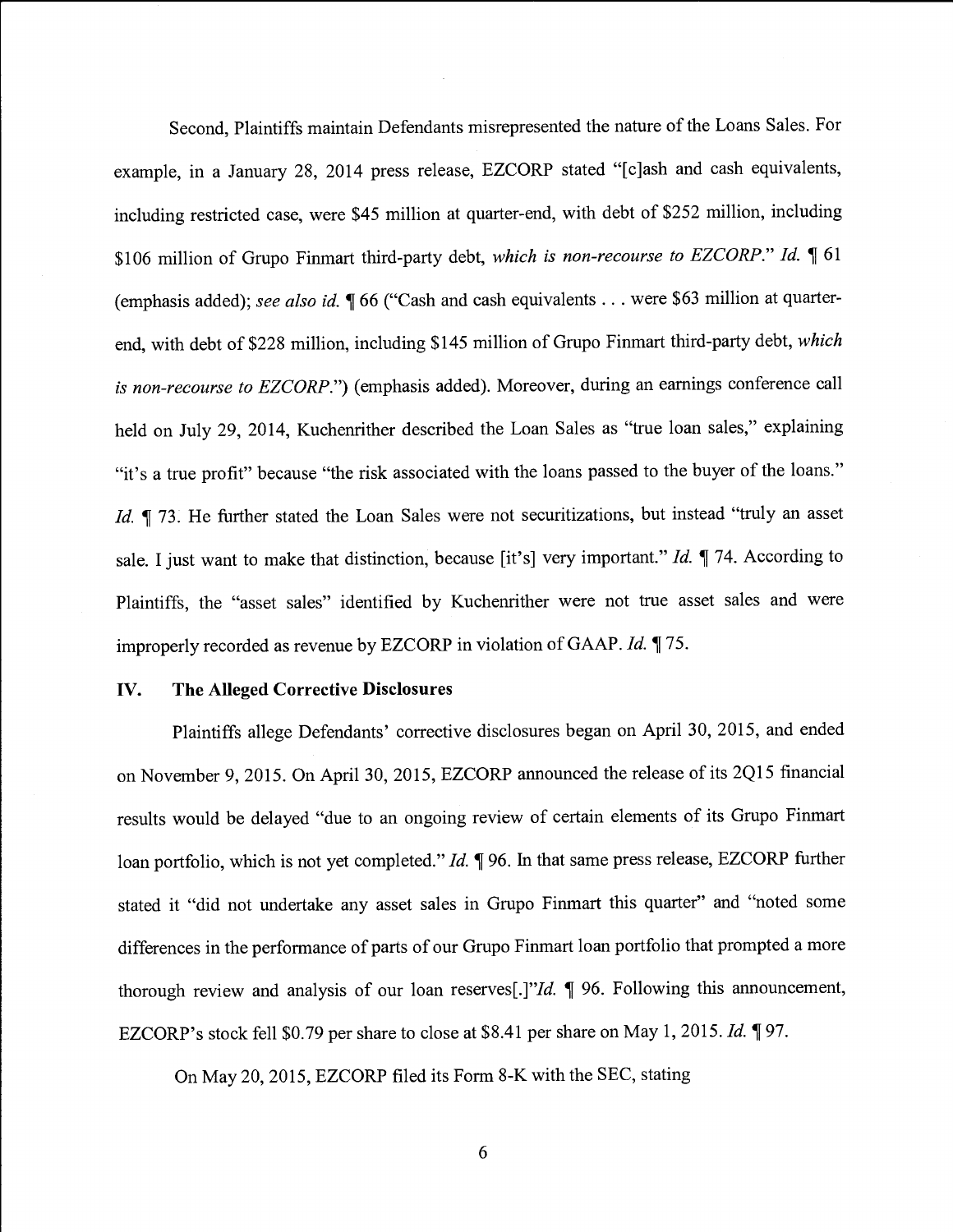We have identified certain errors in a portion of our Grupo Finmart loan portfolio that may impact current and historical amounts of loan reserves and interest income. . . . We are also reviewing whether certain structured asset sales from Grupo Finmart met the criteria required for sale accounting treatment or whether they should have been accounted for as secured borrowings.

Id. ¶ 99. EZCORP further stated "we believe that it is likely that management and the Audit Committee will conclude that we have a material weakness in internal control over financial reporting and deficiencies in our disclosure controls and procedures." Id. Following this announcement, EZCORP's stock declined \$0.66 per share to close at \$8.33 per share on May 21,

## 2015. *Id.*  $\P$  100.

On July 17, 2015, EZCORP issued a press release, which corrected previous representations regarding the Loan Sales and the Non-Performing Loans. As to the Loan Sales,

EZCORP stated,

Following a comprehensive review of the terms and conditions of each of the structured asset sales, management has determined that the asset sales should not have been accounted for as sales, principally due to certain control rights that Grupo Finmart retained as servicer of the loans. Because of these control rights, the trusts to which the loans were sold should be accounted for as "variable interest entities" and consolidated pursuant to ASC 810-10 (Consolidation and the Variable Interest Model), and therefore, the sales should not have been recognized for accounting purposes.

#### Id. ¶ 101.

As to the Non-Performing Loans, EZCORP stated,

The company has identified a number of out-of-payroll loans that had not been properly classified and accounted for as such, causing an understatement of bad debt expense and an overstatement of accrued interest revenue in prior periods. In addition, after reviewing the aging characteristics of the non-performing loans, the company[] . . . has determined that it is more appropriate to accrue and recognize interest income over the period that payments are actually received rather than over the stated term of the loans[.]

Id. That same day, EZCORP filed its Form 8-K with the SEC, announcing it would restate its financial statements for FY2014, 1Q15, and possibly for periods prior to FY2014. Id. ¶ 102.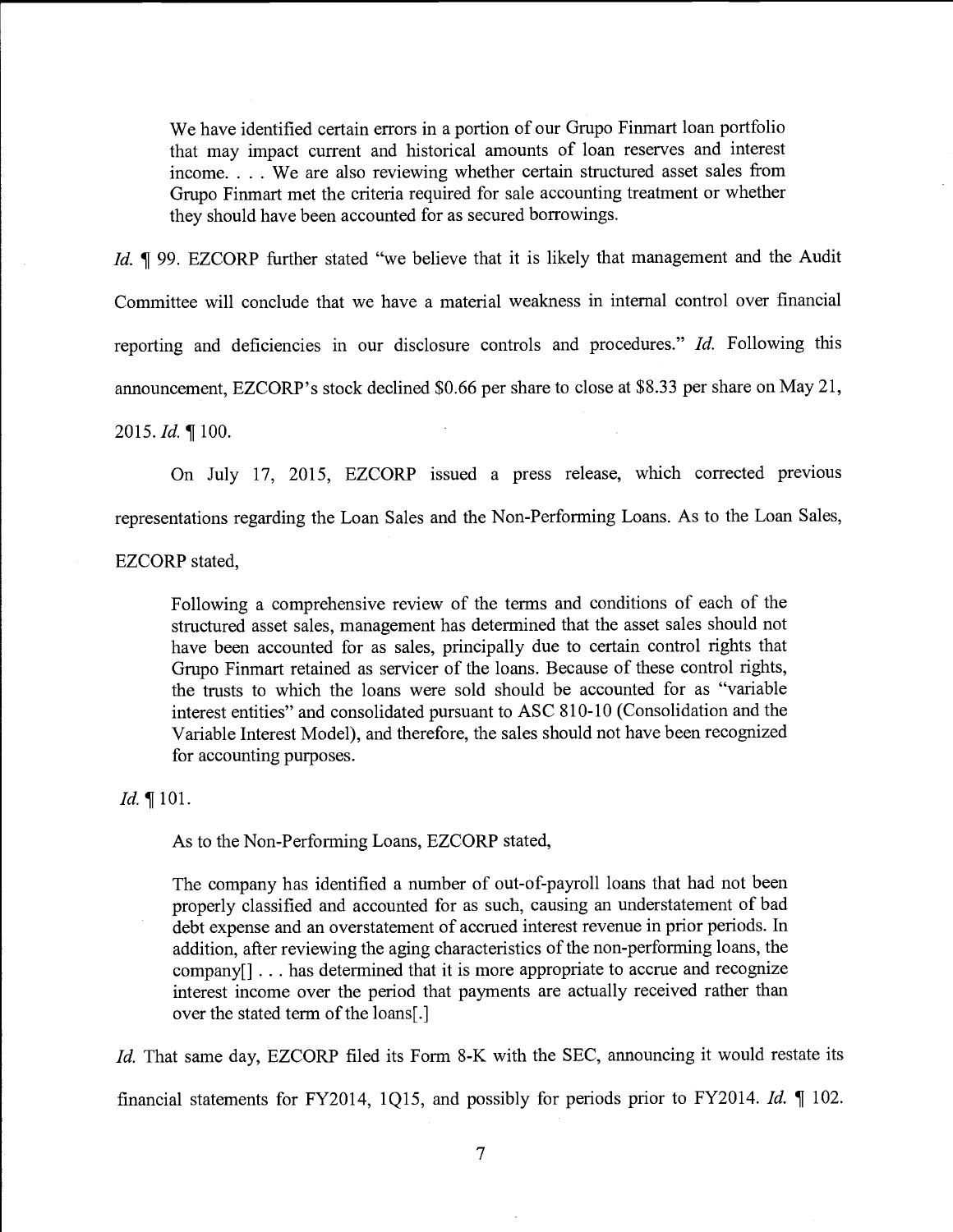Following this announcement, EZCORP's stock declined \$0.26 per share to close at \$6.48 per share on July 17, 2015. *Id.* 106.

On October 20, 2015, EZCORP issued a press release confirming it would restate its previously issued financial statements for FY2012 and FY2013. Id.  $\parallel$  104. The restatement would correct errors relating to the accrued interest revenue associated with non-performing loans. Id. Following this announcement, EZCORP's stock declined \$0.29 per share to close at \$6.32 per share on October 20, 2015. Id. ¶ 105.

On November 9, 2015, EZCORP filed its restated financials from 2Q12 through 1Q15. Id. ¶ 107. The Restatement revealed, among other things, EZCORP's operating income was overstated by \$90.7 million, or 27.3%, during the restated periods, and its earnings per share were overstated by \$0.78, or 36.8%, during the restate periods. *Id.*  $\parallel$  109. Following the filing of its restated financial results, EZCORP's stock declined \$0.29 per share to close at \$6.51 per share on November 9, 2015. Id. ¶ 163.

#### V. Plaintiffs' Scienter Allegations

According to Plaintiffs, Kuchenrither knew all of the statements described above were materially false and misleading at the time they were made. In support of this contention, Plaintiffs rely on the existence and magnitude of the Restatement, statements from confidential witnesses, inaccurate Sarbanes-Oxley (SOX) certifications, and Kuchenrither's incentive-based bonus. In its October 18, 2016 Order, the Court concluded the size of the Restatement provided some basis from which to infer scienter, but taken together, Plaintiffs' allegations were insufficient to give rise to a strong inference of scienter. Plaintiffs have amended their allegations in the SAC to add statements from a new confidential witness, CW4, and to expand on previous statements provided by CW1, CW2, and CW3.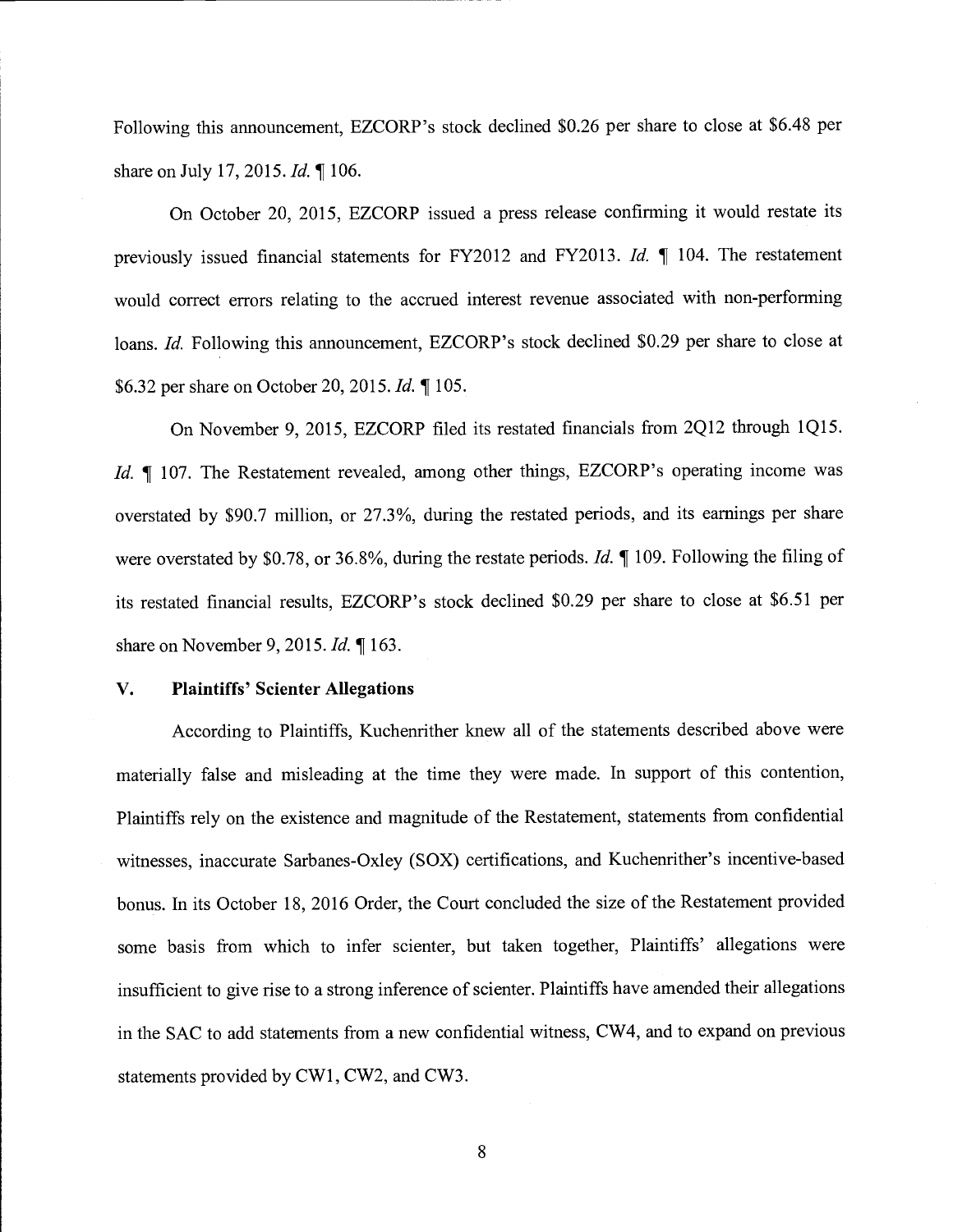## A. Loan Sales

To establish Kuchenrither acted with the required state of mind when he misrepresented the nature of the Loan Sales and the accuracy of EZCORP's financial reports, Plaintiffs rely on statements from CW1, EZCORP's Vice President of Internal Audit, who reported to Kuchenrither, attended monthly meetings with Kuchenrither, and spoke with Kuchenrither on a near-daily basis at EZCORP's headquarters. Id. ¶ 7. CW1 managed approximately 75 internal auditors at EZCORP and its subsidiaries, all of whom reported directly to CW1. Id. Plaintiffs contend CW1 has personal knowledge of the Loan Sales because CW1 oversaw the internal audit team for Grupo Finmart, which notified CW1 of the first loan transaction. Id. CW1 reviewed the loan documents and determined that in light of GAAP, the transaction should not have been recorded as revenue because the third-party purchasers of the loans retained a right to return nonperforming loans to EZCORP, meaning that if any of the sold loans defaulted, the third-party purchaser had the right to make EZCORP repurchase the loans. Id. CW1 claims to have informed Kuchenrither of this accounting irregularity at EZCORP's headquarters in early November 2013, sometime before EZCORP issued its press release on November 7, 2013, announcing its 2013 fiscal year-end results.<sup>5</sup> Id. CW1 contends that Kuchenrither dismissed CW1 's concerns and claimed he had consulted the appropriate personnel regarding the Loan Sales. Id.

Defendants take issue with this factual recitation because in the SAC, Plaintiffs indicate EZCORP's headquarters were in Rollingwood, Texas in 2013, when in fact EZCORP's headquarters were not moved to Rollingwood until 2015. Second Mot. Dismiss [#50] at 7; Resp. [#52] at 7. Moreover, Defendants contend the SAC is inherently contradictory because Plaintiffs first allege CW1 discussed the loans sales with Kuchenrither in "early November 2013," but later suggest the meeting may have occurred prior to October 21, 2013. These issues are addressed in the Application section. See infra Section II.A.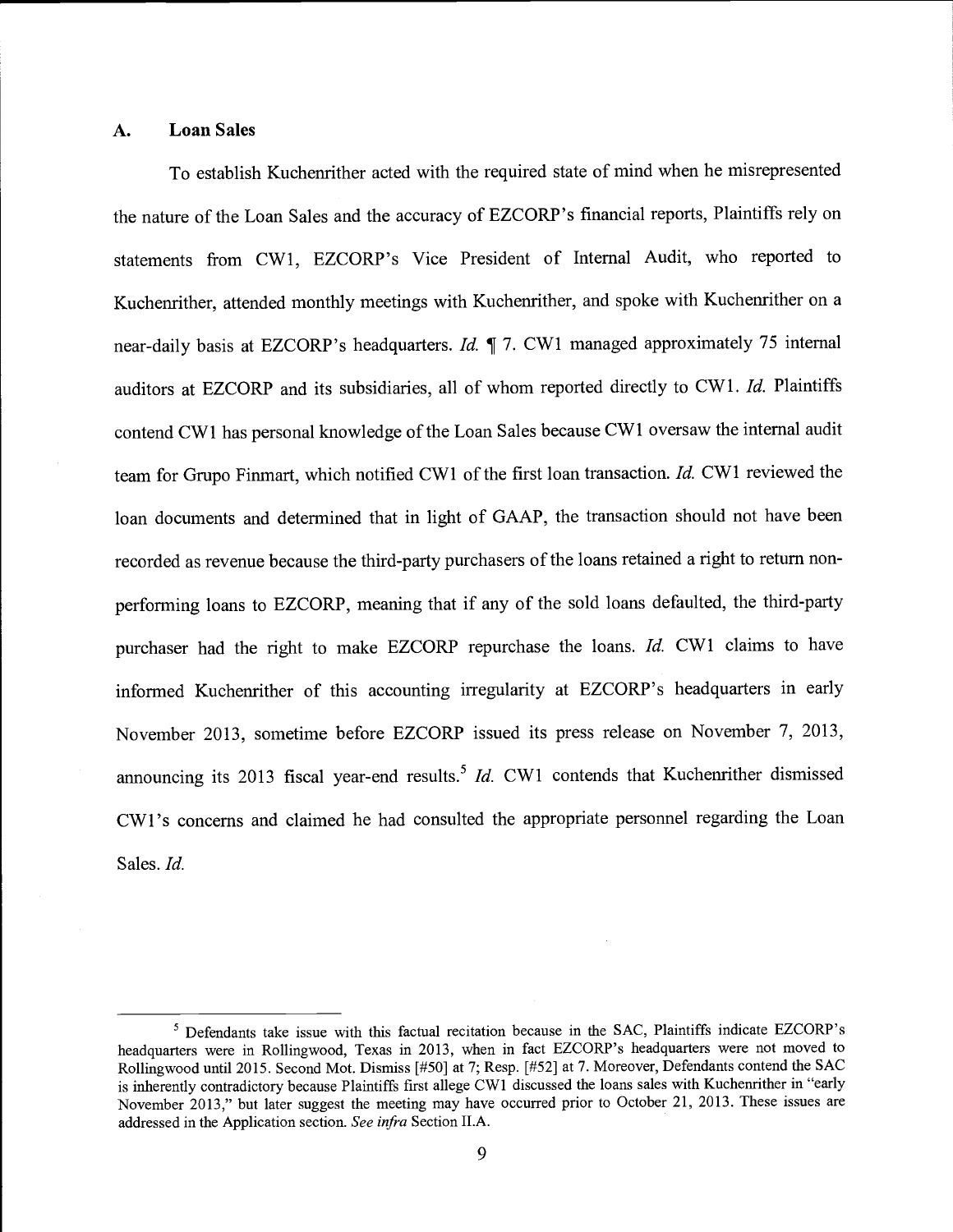#### B. Non-Performing Loans

To establish Kuchenrither acted with the required state of mind when he misrepresented the accuracy of EZCORP's financial reports with regard to EZCORP's failure to properly account for the Non-Performing Loans, Plaintiffs rely on statements from CW1, CW2, CW3, and CW4.

CW2 was EZCORP's Internal Audit and SOX Manager who oversaw EZCORP's internal audit of Grupo Finmart and reported directly to CW1. Id. ¶ 14. Both CW2 and CW4 traveled to Mexico to conduct the 2013 fiscal year-end internal audit of Grupo Finmart. Id. CW2 claims Grupo Finmart was not SOX compliant and was not properly tracking payday loans because Grupo Finmart did not have adequate aging reports. Id. 15. An aging report is an accounting tool for measuring bad debt by sorting loans by the period for which they were unpaid, for example, sorting loans that had not been paid for 0-30 days or 31-60 days. Id. CW2 reported this accounting issue to CW1 in early November 2013, and CW1 claims to have conveyed these accounting issues to Kuchenrither in a "series of meetings" at EZCORP 's headquarters in early November 2013. Id. ¶ 16.

CW3, CW1 's administrative assistant who worked at EZCORP from October 2012 to February 2015, assisted in compiling an internal audit report from Grupo Finmart's 2013 fiscal year-end review (Internal Audit Report) and distributing the report to Kuchenrither via email sometime between October 29, 2013, and November 4, 2013. Id. ¶ 18. CW3 also distributed a hard copy of the report to Kuchenrither's executive assistant and explained it was customary for Kuchenrither to receive copies of internal audit reports a week before the standard email distribution. Id.  $\P$  18. CW4, an internal auditor at EZCORP who reported directly to CW2, claims the Internal Audit Report revealed that (1) Grupo Finmart had inadequate aging reports

10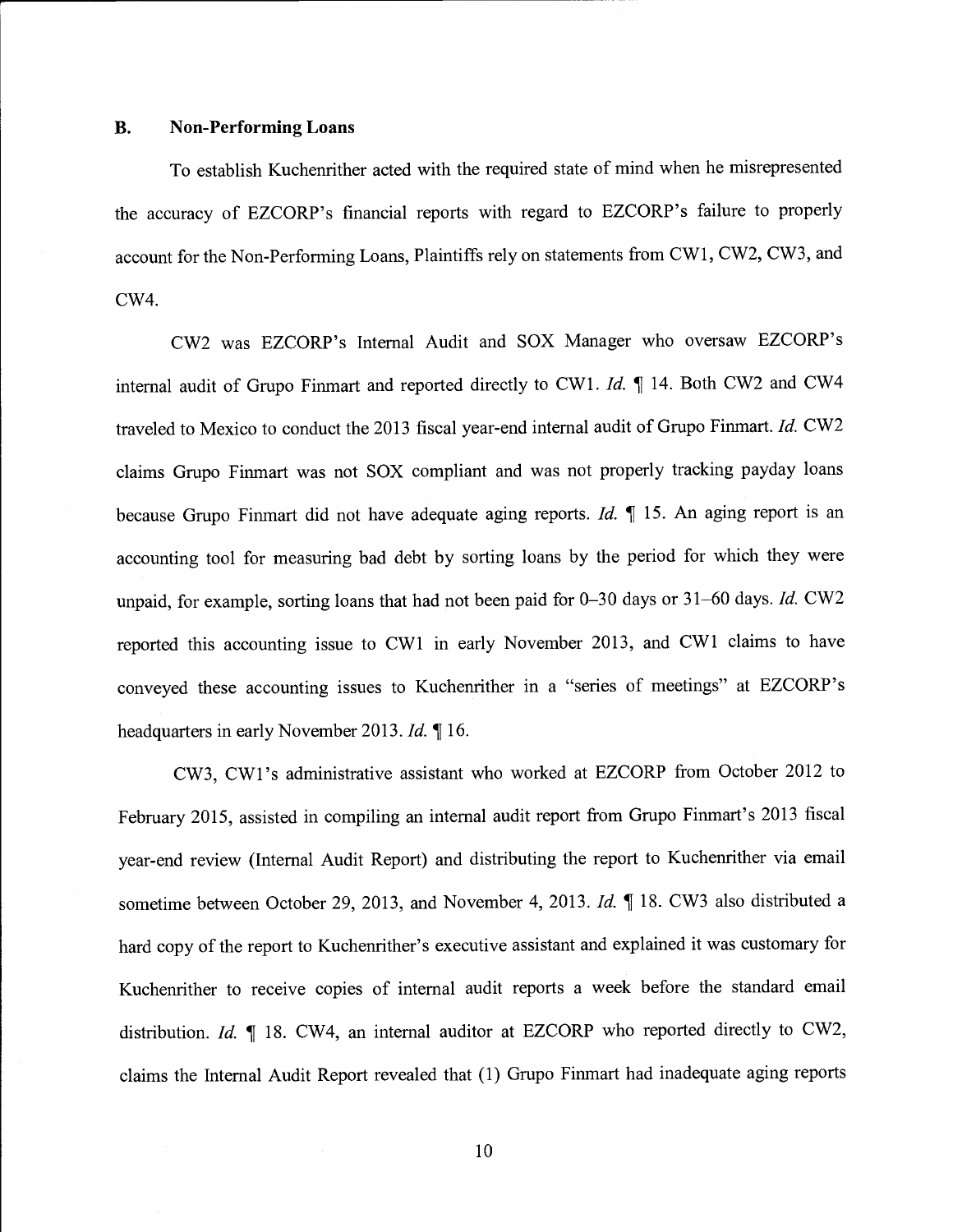and inadequate loan tracking procedures, (2) Grupo Finmart had a weak collections system which made it difficult to collect unpaid loans, and (3) Grupo Finmart's accounting personnel were not properly trained or proficient in accounting. *Id.* 17.

According to Plaintiffs, although CW1 purportedly informed Kuchenrither of the accounting deficiencies related to the Loan Sales issue, and CW3 allegedly sent Kuchenrither the Internal Audit Report detailing Grupo Finmart's accounting deficiencies, Kuchenrither nevertheless certified EZCORP's financial reports as accurate. *Id.*  $\parallel$  19. Following Kuchenrither's certifications, Plaintiffs allege EZCORP issued its financial statements containing material misstatements concerning its financial results. Id.

#### Procedural History

Plaintiffs filed this lawsuit on July 20, 2015, alleging Defendants false and misleading statements caused EZCORP 's stock to trade at artificially inflated prices and Plaintiffs suffered financial losses as a result of EZCORP's restated financial reports. See Compl. [#1]. The Court granted Defendants' first motion to dismiss, concluding Plaintiffs failed to plead facts demonstrating a strong inference of scienter. Order of Oct. 18, 2016 {#44] at 1, 14-24. The Court's dismissal was without prejudice, and Plaintiffs filed their SAC on November 4, 2016. See SAC [#47].

In their SAC, Plaintiffs again allege Defendants violated federal securities law by making false and misleading statements designed to artificially inflate the price of EZCORP's stock. Id. ¶ 157. The instant motion to dismiss followed, which has been fully briefed by the parties and is now ripe for the Court's consideration. See Second Mot. Dismiss [#50].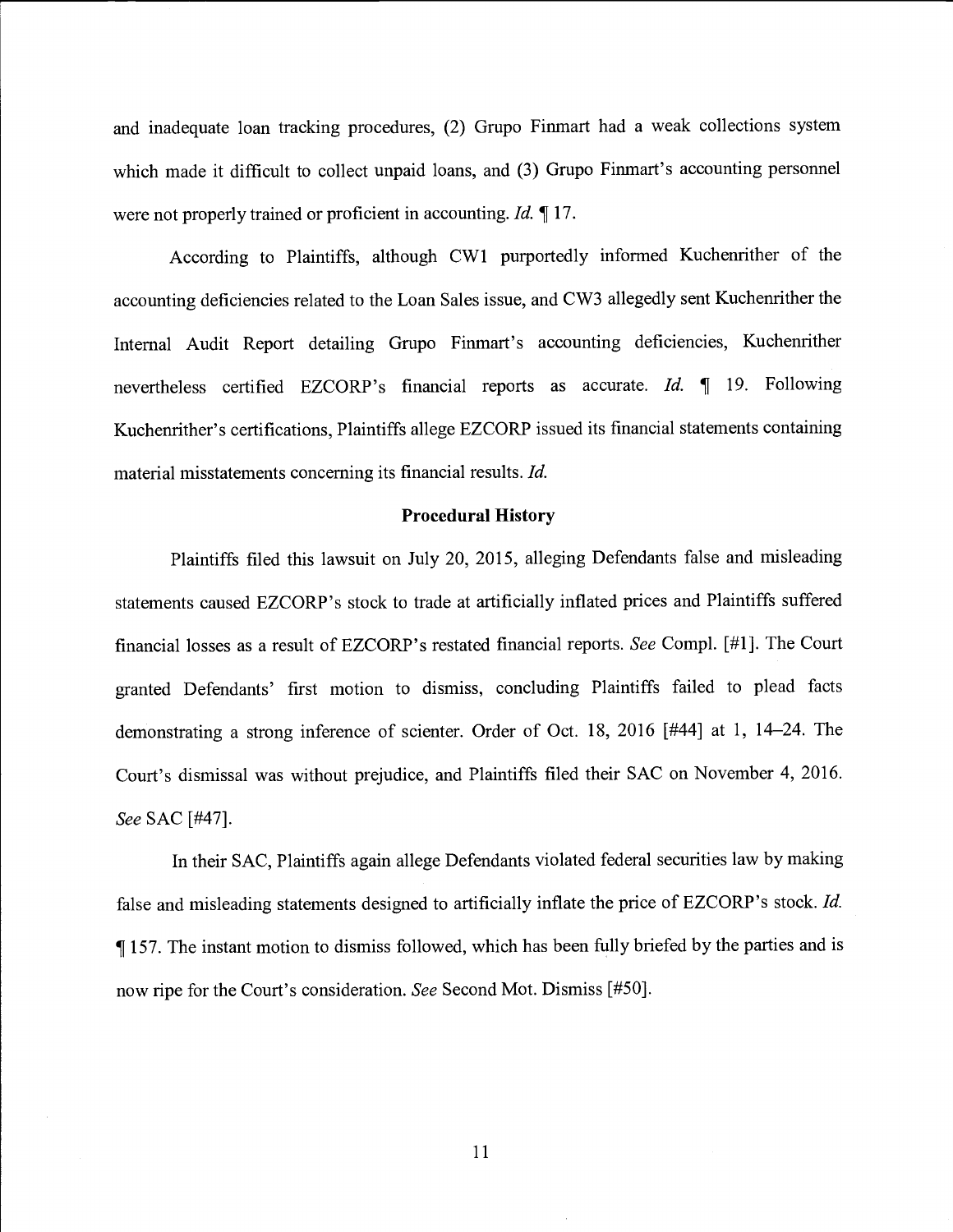#### Analysis

#### I. Legal Standard

#### $A.$  Motion to Dismiss—Rule  $12(b)(6)$

Federal Rule of Civil Procedure 8(a)(2) requires a complaint to contain "a short and plain statement of the claim showing that the pleader is entitled to relief." FED. R. CIV. P.  $8(a)(2)$ . A motion under Federal Rule of Civil Procedure 12(b)(6) asks a court to dismiss a complaint for "failure to state a claim upon which relief can be granted." FED. R. CIV. P. 12(b)(6). The plaintiff must plead sufficient facts to state a claim for relief that is facially plausible. Ashcroft v. Iqbal, 556 U.S. 662, 678 (2009); Bell Atl. Corp. v. Twombly, 550 U.S. 544, 570 (2007). "A claim has facial plausibility when the plaintiff pleads factual content that allows the court to draw the reasonable inference that the defendant is liable for the misconduct alleged." Iqbal, 566 U.S. at 678. Although a plaintiff's factual allegations need not establish that the defendant is probably liable, they must establish more than a "sheer possibility" that a defendant has acted unlawfully. Id. Determining plausibility is a "context-specific task," and must be performed in light of a court's "judicial experience and common sense." Id. at 679.

In deciding a motion to dismiss under Rule  $12(b)(6)$ , a court generally accepts as true all factual allegations contained within the complaint. Leatherman  $v$ . Tarrant Cty. Narcotics Intelligence & Coordination Unit, 507 U.S. 163, 164 (1993). However, a court is not bound to accept legal conclusions couched as factual allegations. Papasan v. Allain, 478 U.S. 265, 286 (1986). Although all reasonable inferences will be resolved in favor of the plaintiff, the plaintiff must plead "specific facts, not mere conclusory allegations." Tuchman, 14 F.3d at 1067. In deciding a motion to dismiss, courts may consider the complaint, as well as other sources such as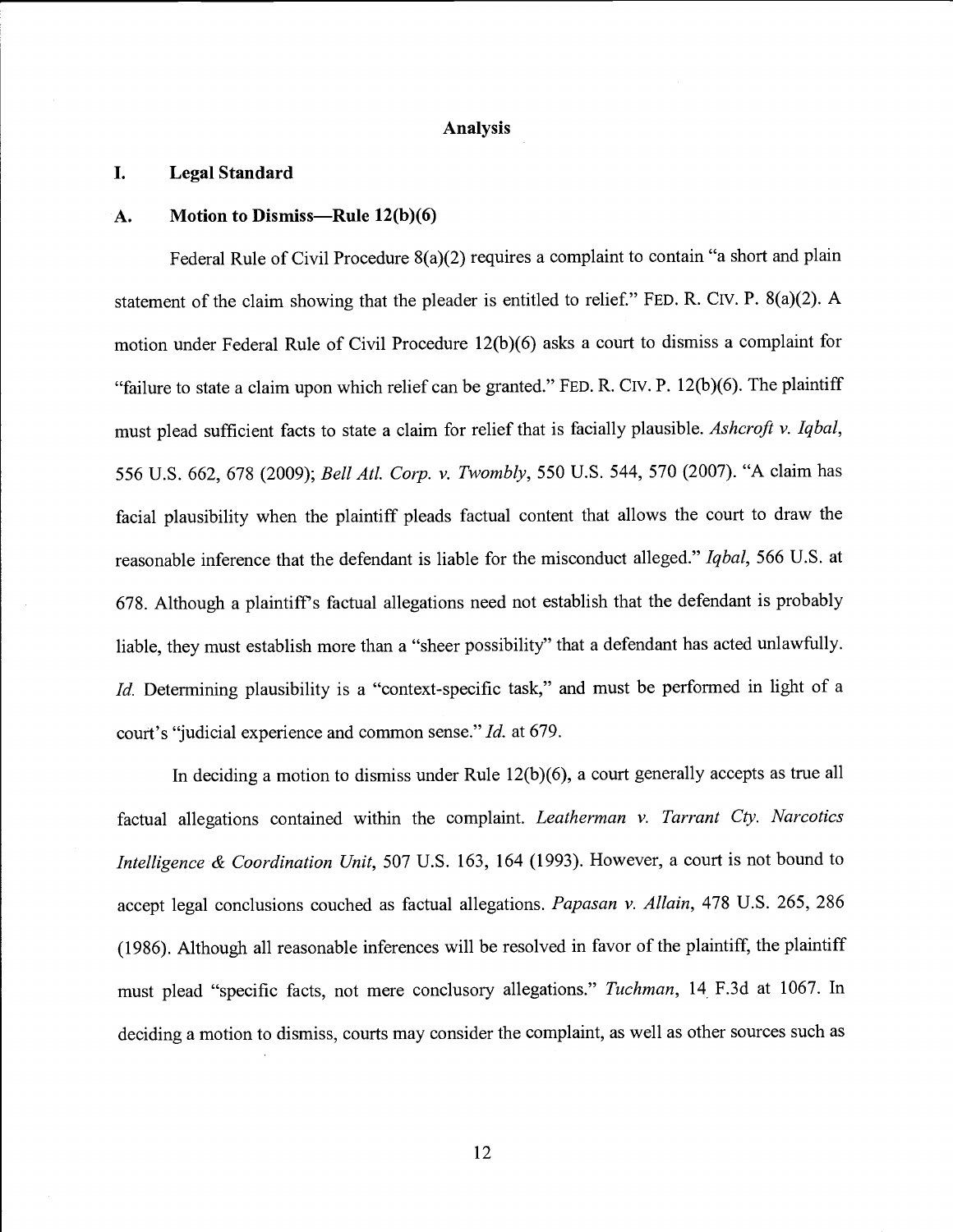documents incorporated into the complaint by reference, and matters of which a court may take judicial notice. Tellabs, Inc. v. Makor Issues & Rights, Ltd., 551 U.S. 308, 322 (2007).

#### B. Securities Exchange Act § 10(b) Pleading Requirements

Section 10(b) of the Securities Exchange Act of 1934 empowers the SEC to promulgate rules to prevent manipulative or deceptive practices in the sale or purchase of securities. <sup>15</sup> U.S.C. § 78j(b). Under this grant of authority, the SEC issued Rule lOb-5, which makes it unlawful:

- (a) To employ any device, scheme, or artifice to defraud,
- (b) To make any untrue statement of a material fact or to omit to state a material fact necessary in order to make the statements made, in the light of the circumstances under which they were made, not misleading, or
- (c) To engage in any act, practice, or course of business which operates or would operate as a fraud or deceit upon any person, in connection with the purchase or sale of any security.

17 C.F.R. § 240.lOb-5.

The Fifth Circuit has held the elements of a claim under § 10(b) are: (1) a misrepresentation or omission; (2) of a material fact; (3) in connection with the purchase or sale of a security; (4) scienter by the defendant; (5) justifiable reliance by the plaintiff; (6) damages; and (7) proximate cause. Rosenzweig v. Azurix Corp., 332 F.3d 854, 865 (5th Cir. 2003). To establish scienter, a plaintiff must show the defendant intended to deceive, defraud, or manipulate, or that the defendant acted with severe recklessness. Lormand v. US Unwired, Inc., 565 F.3d 228, 251 (5th Cir. 2009). Severe recklessness is limited to "highly unreasonable omissions or misrepresentations" involving an "extreme departure from the standards of ordinary care." Nathenson v. Zonagen, Inc., 267 F.3d 400, 408 (5th Cir. 2001).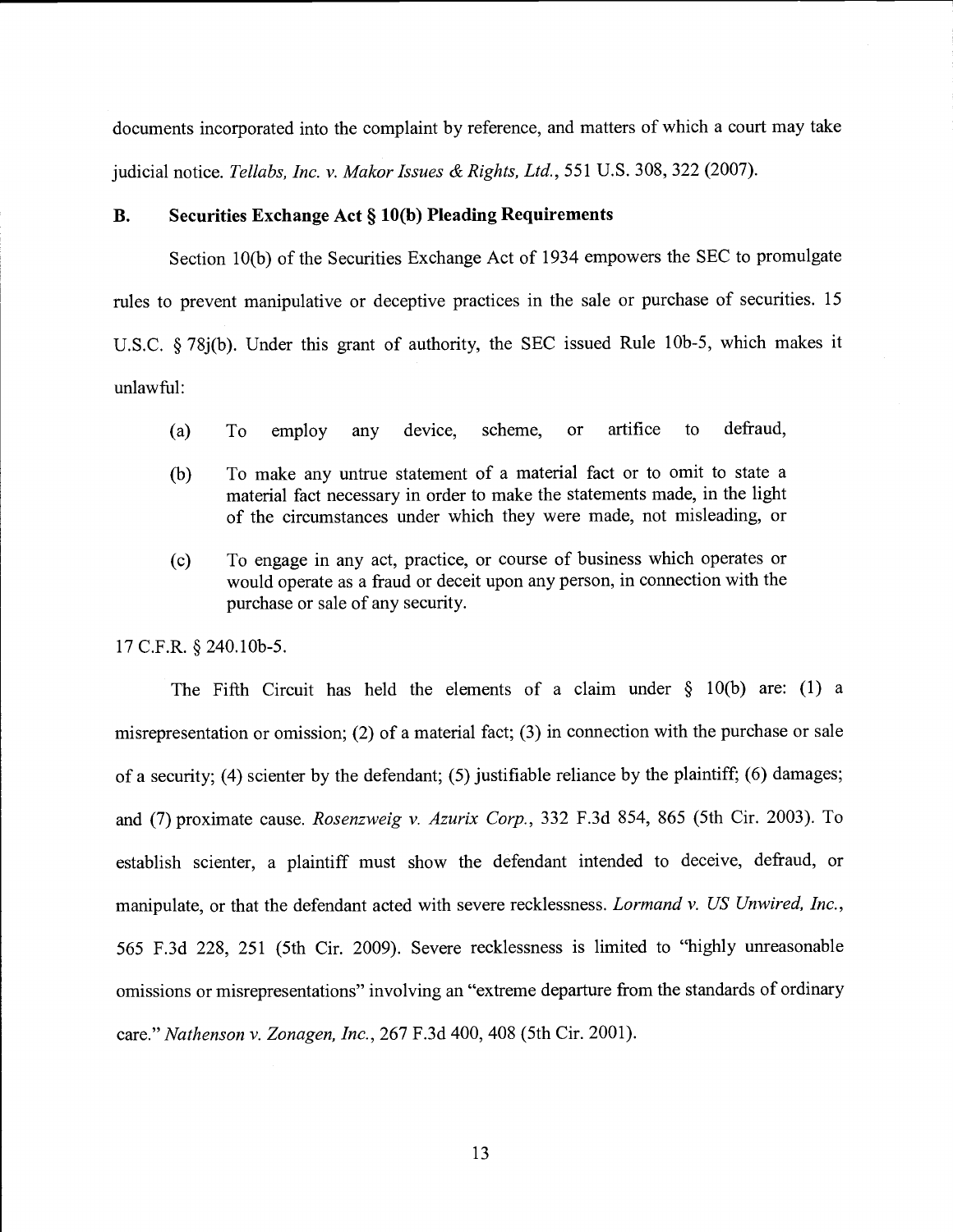Both Federal Rule of Civil Procedure 9(b) and the Private Securities Litigation Reform Act (PSLRA) impose a heightened pleading requirement on § 10(b) claims. FED. R. Civ. P. 9(b); <sup>15</sup>U.S.C. § 78u-4(b). Rule 9(b) requires plaintiffs alleging fraud or mistake to "state with particularity the circumstances constituting fraud or mistake." FED. R. CIV. P. 9(b). In order to avoid dismissal under Rule 9(b) for lack of particularity, the Fifth Circuit has held a plaintiff must:

- (1) specify each statement alleged to have been misleading, i.e., contended to be fraudulent;
- (2) identify the speaker;
- (3) state where and when the statement was made;
- (4) plead with particularity the contents of the false representations;
- (5) plead with particularity what the person making the misrepresentation obtained thereby; and
- (6) explain the reason or reasons why the statement is misleading, i.e., why the statement is fraudulent.

Rosenzweig, 332 F.3d at 866.

The PSLRA dictates a more rigorous pleading standard for private securities fraud actions in two ways. First, in any such action alleging the defendant made an untrue statement of material fact or a misleading omission:

[T]he complaint shall specify each statement alleged to have been misleading, the reason or reasons why the statement is misleading, and, if an allegation regarding the statement or omission is made on information and belief, the complaint shall state with particularity all facts on which that belief is formed.

<sup>15</sup>U.S.C. § 78u-4(b). Second, for claims under which the plaintiff must prove a particular state of mind to recover: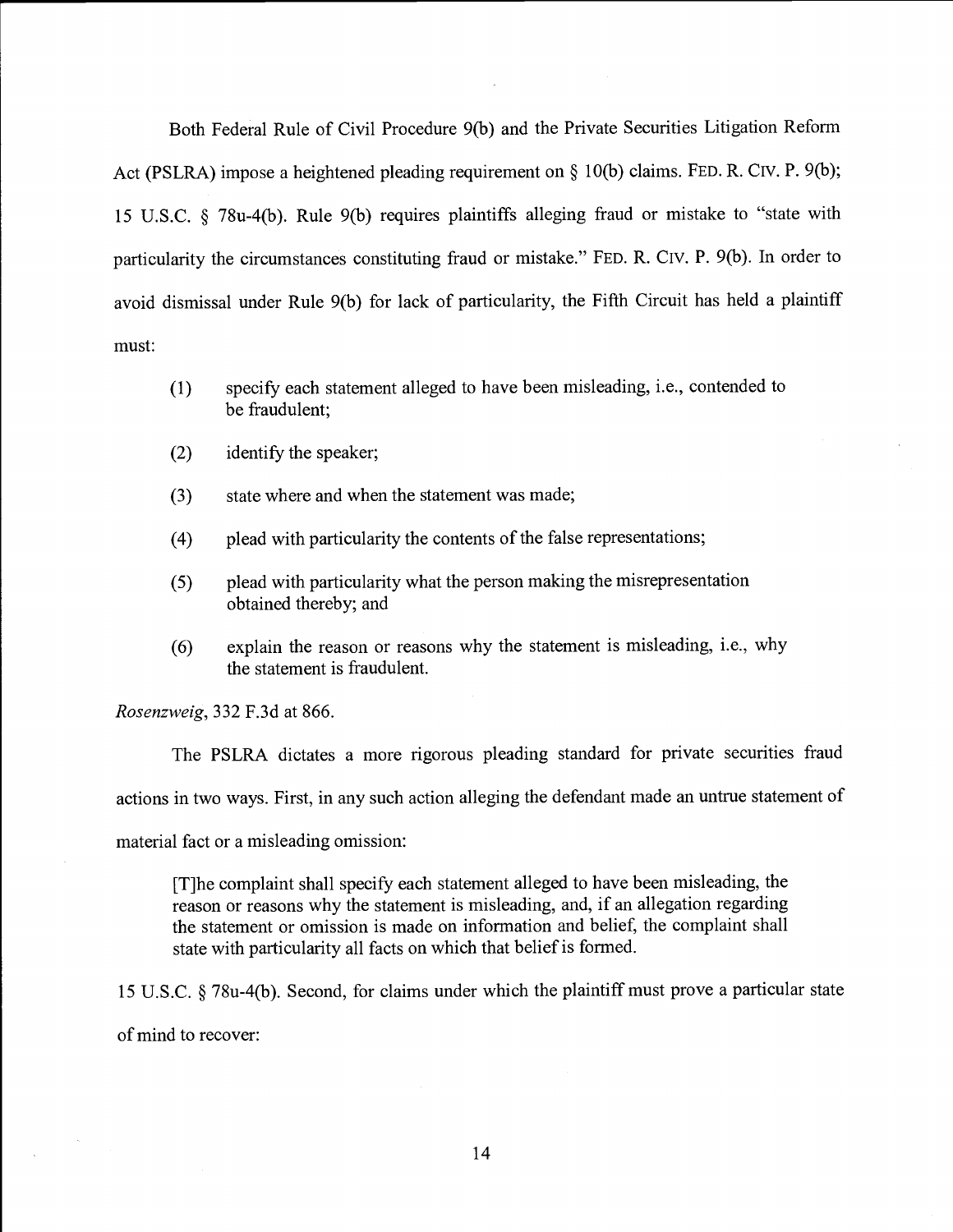[T]he complaint shall, with respect to each act or omission alleged to violate this chapter, state with particularity facts giving rise to a strong inference that the defendant acted with the required state of mind.

Id. (emphasis added). Based on the elements of a § 10(b) claim described above, it is clear that § 10(b) claims are subject to both of these requirements of the PSLRA.

## C. "Strong Inference" of Scienter Requirement

The United States Supreme Court has outlined a framework for courts to use in analyzing motions to dismiss § 10(b) complaints for failing to establish a "strong inference" of scienter. See Tellabs, 551 U.S. at 322-23. First, as in any other motion to dismiss, the court accepts all factual allegations in the complaint as true. Second, the court considers the entire complaint, other sources typically examined in a 12(b)(6) motion, sources incorporated by reference into the complaint, and matters of which a court may take judicial notice. Third, in determining whether the pleaded facts give rise to a "strong" inference of scienter, as required by the PSLRA, a court should consider all of the facts alleged, taken collectively, and should also take into account plausible opposing inferences. Id. "A district court may best make sense of scienter allegations by first looking to the contribution of each individual allegation to a strong inference of scienter, especially in a complicated case . . . ." Owens v. Jastrow, 789 F.3d 529, 537 (5th Cir. 2015). "As a matter of efficiency, if any single allegation, standing alone, create[s] a strong inference of scienter, the court [does] not need to consider additional allegations of scienter." Id. If analyzing each allegation alone does not support a strong inference of scienter, "the court must follow this initial step with a holistic look at all the scienter allegations," or may assess the allegations holistically, without first engaging in an allegation-by-allegation analysis. Id.

The scienter inference need not be irrefutable, nor even the most compelling of all competing inferences, but must be strong in light of other inferences. Tellabs, 551 U.S. at 324.

15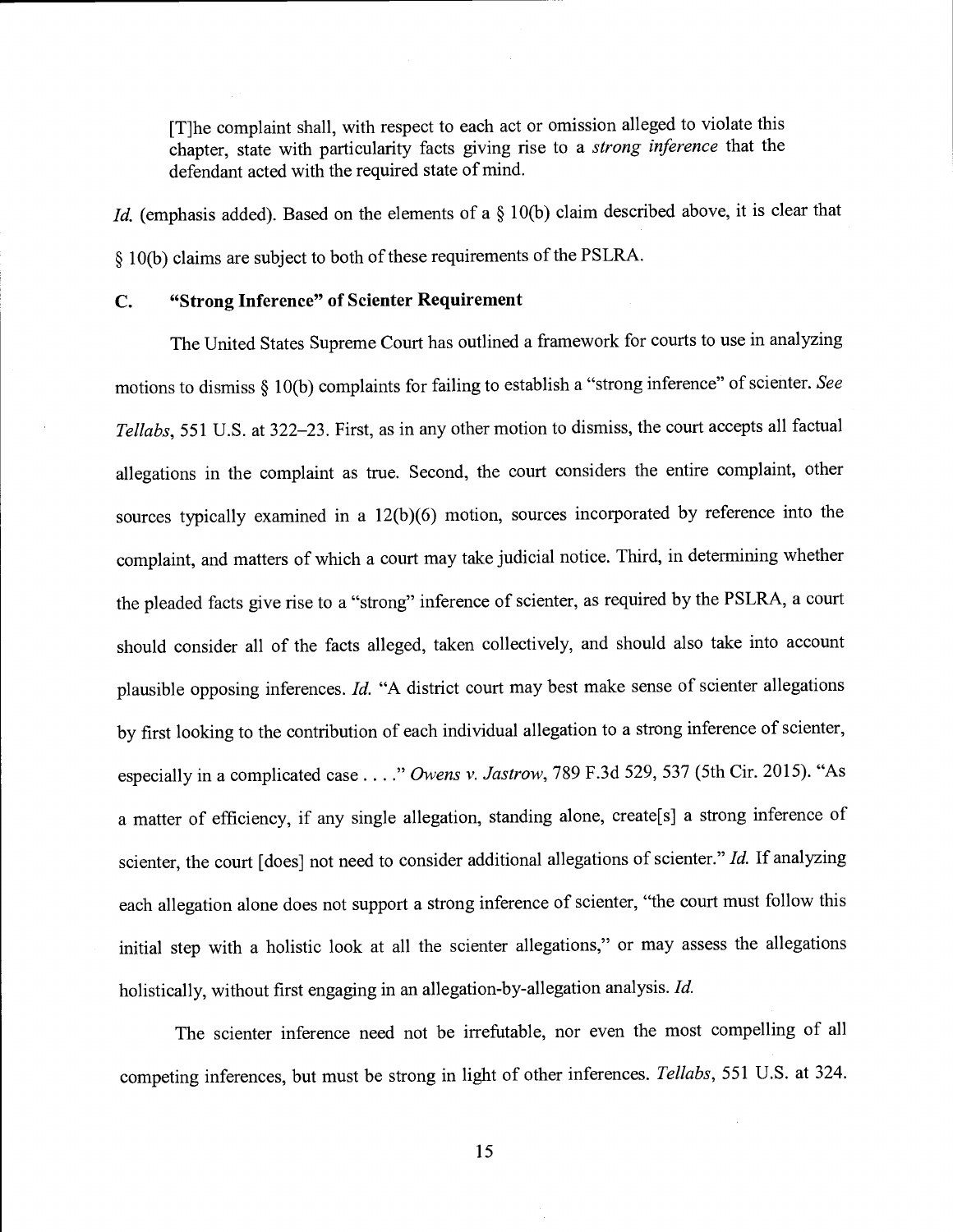Ultimately, a complaint will only survive if "a reasonable person would deem the inference of scienter cogent and at least as compelling as any opposing inference one could draw from the facts alleged." Id.

## II. Application

In its October 18, 2016 Order granting Defendants' first motion to dismiss, the Court concluded Plaintiffs' allegations, taken together, failed to give rise to a strong inference of scienter. Specifically, the Court found the Restatement provides "some basis from which to infer scienter," but Plaintiffs' allegations regarding Kuchenrither's SOX certifications were too vague to permit an inference of scienter; the confidential witness statements were either too vague and unreliable or not indicative of scienter; and Kuchenrither's incentive-based bonus, while not sparing, was not sufficient to demonstrate a strong inference of scienter. Order of Oct. 18, 2016 [#44] at 18, 22–24. Plaintiffs have attempted to cure these deficiencies in the SAC by furnishing additional details describing the confidential witnesses' statements and supplementing these statements with allegations from a new confidential witness.

Defendant's sole argument in support of dismissal is that Plaintiffs failed to plead sufficient facts giving rise to a strong inference of scienter based on statements from confidential witnesses. The Court does not fully agree.

#### A. Knowledge of the Loan Sales

As alleged in the SAC, Kuchenrither knew or recklessly disregarded the fact that recording the Loan Sales as revenue violated GAAP, but nevertheless represented to analysts that the Loan Sales were "true asset sales" and thereafter certified EZCORP's financial reports as accurate. In support of their claim, Plaintiffs rely on allegations from CW1, who claims to have directly informed Kuchenrither of this GAAP violation.

16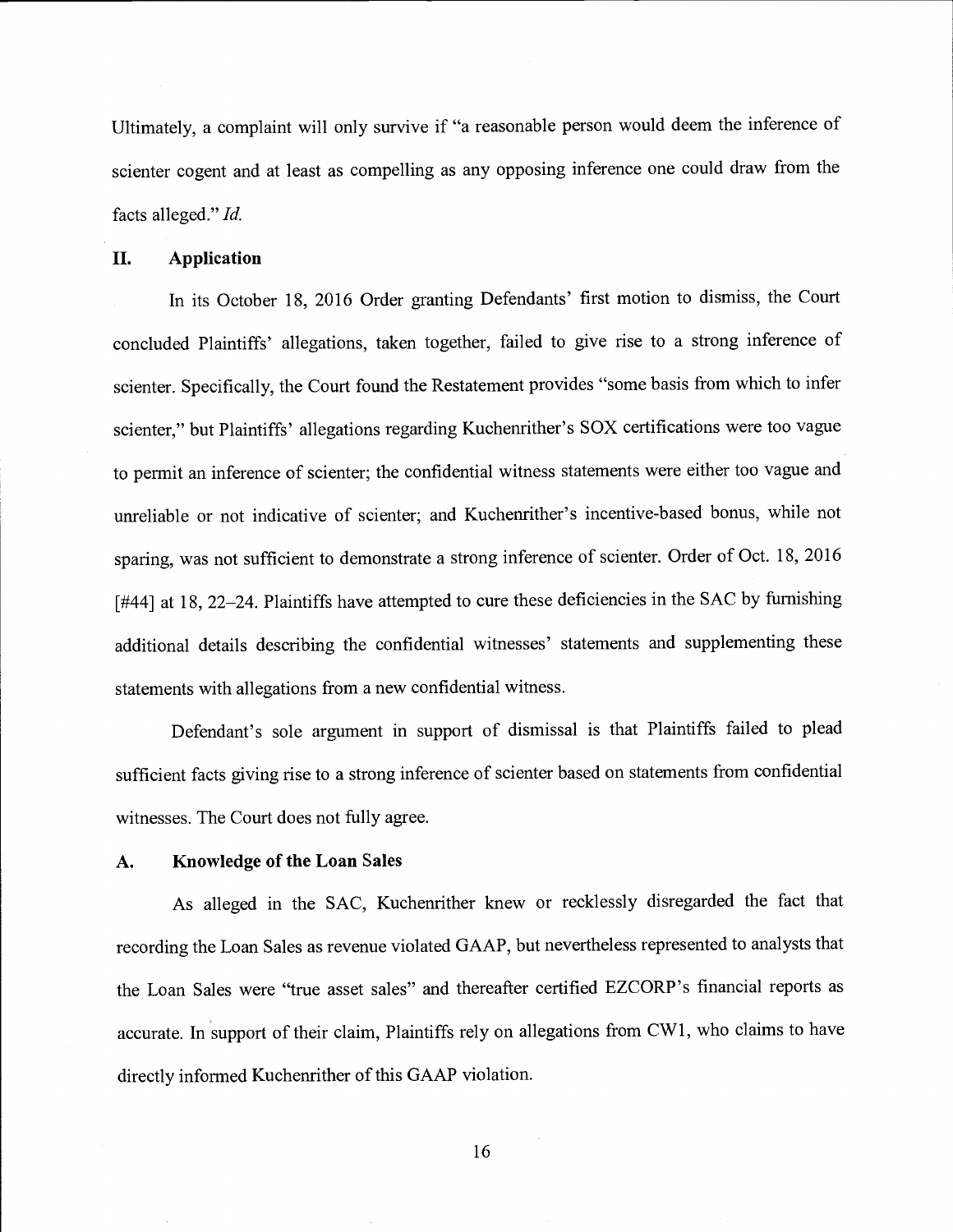"Following Tellabs, courts must discount allegations from confidential sources." Ind. Elec. Workers' Pension Trust Fun IBEW v. Shaw Grp., Inc., 537 F.3d 527, 535 (5th Cir. 2008). To be given any weight, confidential sources must be described "with sufficient particularity to support the probability that a person in the position occupied by the source.. . would possess the information pleaded." ABC Arbitrage Plaintiffs Grp. v. Tchuruk, 291 F.3d 336, 353 (5th Cir. 2002). The complaint should give details such as the person's job description, individual responsibilities, and specific employment dates. Cent. Laborers' Pension Fund, 497 F.3d at 552. Furthermore, plaintiffs must allege with particularity when a comment was made to a confidential source, or, if the source alleges a conversation took place, when and where the conversation occurred. Ind. Elec., 537 F.3d at 538; Southland Secs. Corp. v. INSpire Ins. Sols., Inc., 365 F.3d 353, 382 (5th Cir. 2004).

Even though CW1 is not identified by name, Plaintiffs have adequately alleged that CW1, as EZCORP's Vice President of Internal Audit, was in a position to have the knowledge he or she professes to have. Moreover, the SAC alleges CW1 's statements are based on personal knowledge of a conversation he or she had with Kuchenrither, not on hearsay stemming from an unidentified source. Defendants maintain, however, that CW1's allegations are unreliable because Plaintiffs have again failed to specify "where" and "when" the alleged conversation between CW1 and Kuchenrither regarding the Loan Sales occurred. In the SAC, Plaintiffs allege this conversation occurred in Rollingwood, Texas, in early November 2013. SAC [#47] ¶ 7. As Defendants correctly note, however, EZCORP did not move its headquarters to Rollingwood until late 2015. Second Mot. Dismiss [#50] at 7; Resp. [#52] at 7. Prior to that time, EZCORP was headquartered in Austin, Texas. In their response to Defendants' second motion to dismiss, Plaintiffs attribute this blunder to a "drafting error" by their counsel, and maintain the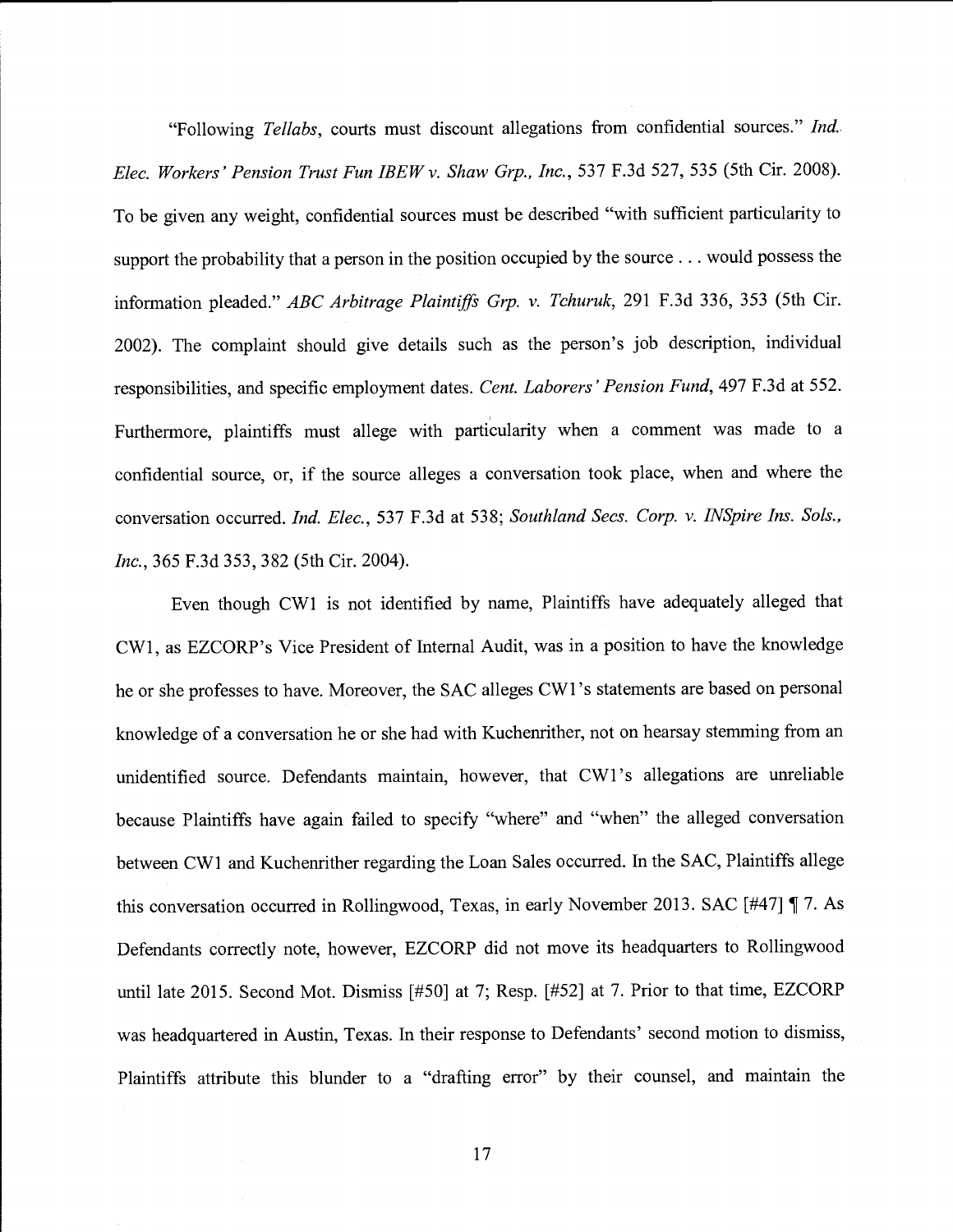investigator's interview report reveals CW1 actually stated the meetings occurred at EZCORP's headquarters in Austin. Resp. [#52] 7 n.4. Though Plaintiffs' "drafting error" does nothing to bolster their own credibility, the Court does not find this error so egregious as to wholly undermine CW1's allegations.

As alleged in the SAC, the purported conversation occurred sometime between November 1 and November 7, 2013, but Defendants nevertheless contend this seven-day period "adds little specificity compared" to the two-month range of "October to November 2013" alleged in the FAC. Second Mot. Dismiss [#50] at 11. The purpose of the "when and where" requirement is not to raise the pleading burden so that facially valid claims are routinely dismissed, but rather to provide sufficient detail for a court to determine whether the confidential witness' statements are reliable. See Tchuruk, 291 F.3d at 354 ("T]he plaintiffs need not allege all facts that may be related to their claims, since such a requirement is impossible at the pleading stage because, in nearly every securities fraud case, only the defendants know all the facts related to the alleged fraud. In this sense, the PSLRA may have changed federal securities law; it did not eliminate it."). According to Plaintiffs, "CW1 's office was in close proximately with Kuchenrither's" and "CW1 spoke with Kuchenrither on a near-daily basis" during regularly scheduled and as-needed meetings. SAC [#47] ¶ 36. CW1's recollection, without access to discovery, was that this conversation occurred between November 1 and November 7, 2013. This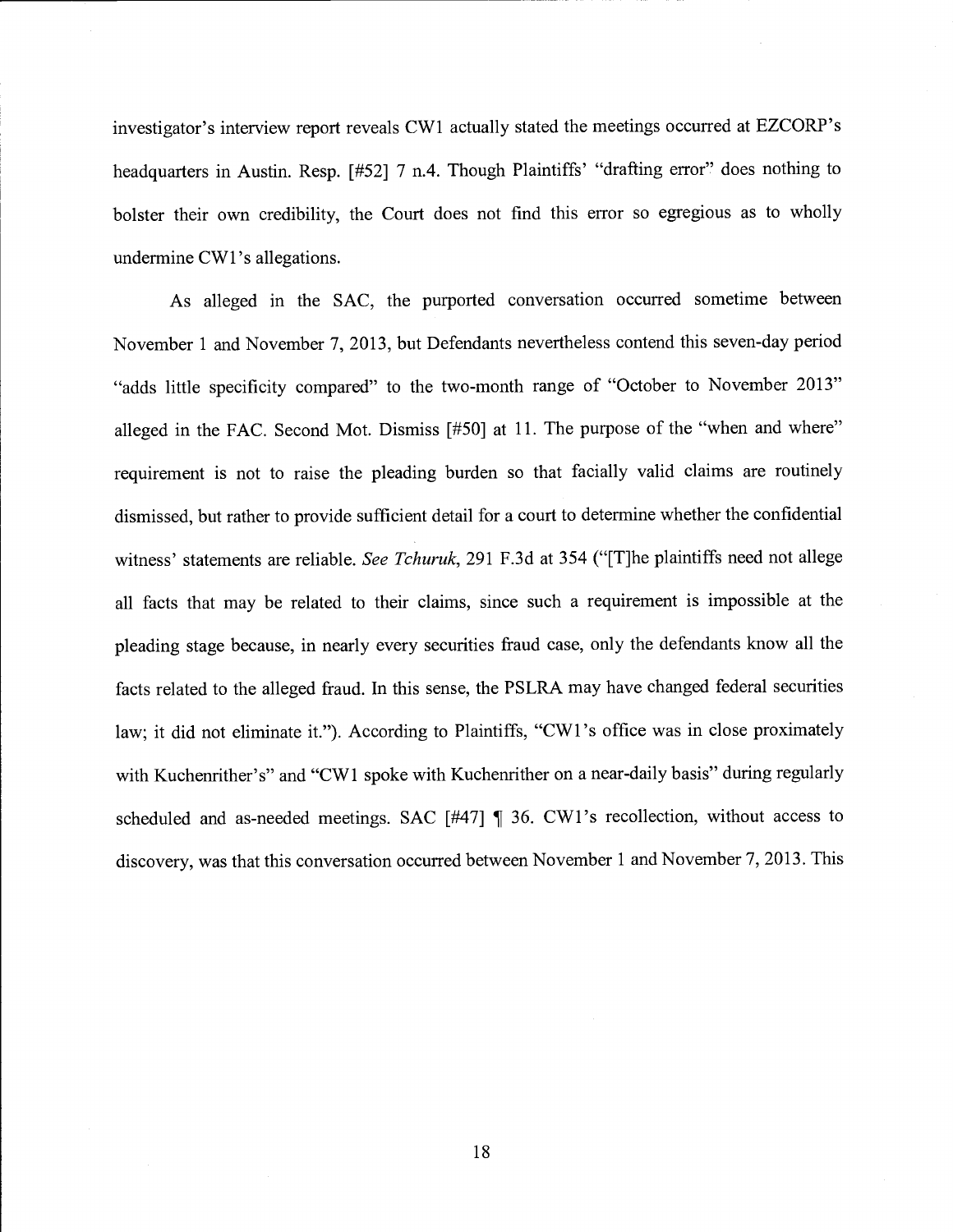one-week timeframe is sufficiently specific, at this stage of the litigation, to suggest CW l's account is reliable.<sup>6</sup>

Defendants next argue that the substance of CW1's alleged conversation with Kuchenrither casts doubt on CW1 's reliability and reveals his or her purported conversation with Kuchenrither is not suggestive of fraud. CW1 claims to have warned Kuchenrither that "because there was a right to return loans to EZCORP[,] [the first Loan Sale] was not a true asset sale and under EZCORP's accounting policy the loan sale could not be recorded as revenue." SAC [#47] ¶ 118. According to Plaintiffs, Kuchenrither was aware of Accounting Standards Committee (ASC) 860-10-40-5, which "requires  $\lceil \rceil$  the seller does not maintain any right of return," when he represented the Loan Sales were "true asset sales" and later certified EZCORP's financial reports as accurate. See id.  $\P$ [10, 34. Defendants note, however, that the Restatement identifies ASC 810-10, which involves consolidating the financials of variable interest entities (VIEs), as the reason the Loan Sales should not have been recognized as revenue. See id. 101 (quoting July 17, 2015 press release entitled, "EZCORP to Restate Certain Financial Results"). Because Plaintiffs do not allege CW1 notified Kuchenrither that ASC 810-10, rather than ASC 860-10- 140-5, was violated, Defendants contend, the allege conversation between CW1 and Kuchenrither is not probative of Kuchenrither's state of mind regarding VIEs. Alternatively, Defendants claim CW1's "incorrect reference" to the accounting rule shows CW1 "lacks the expertise necessary to support the allegations" attributed to CW1. Second Mot. Dismiss [#50] at 17.

 $6$  Defendants further maintain the SAC is "internally inconsistent" regarding when the alleged conversation took place, because although Plaintiffs specifically allege the conversation took place "in early November[] 2013," they allege in the next paragraph that "[djespite what CW#1 told Kuchenrither, EZCORP completed its first loan sale in October 2013 and realized \$4.6 million in income on the sale gain in its 2013 fiscal fourth quarter." SAC [#47]  $\P$ ] 118-19. At best, however, the phrase "[d]espite what CW#1 told Kuchenrither" represents a *possible* inconsistency in CW1's allegations. The statement is not directly attributed to CW1, and one reading of the sentence suggests Plaintiffs simply intended to highlight the fact that the Loan Sale violated GAAP, not that Kuchenrither knew at that time that the Loan Sale violated GAAP.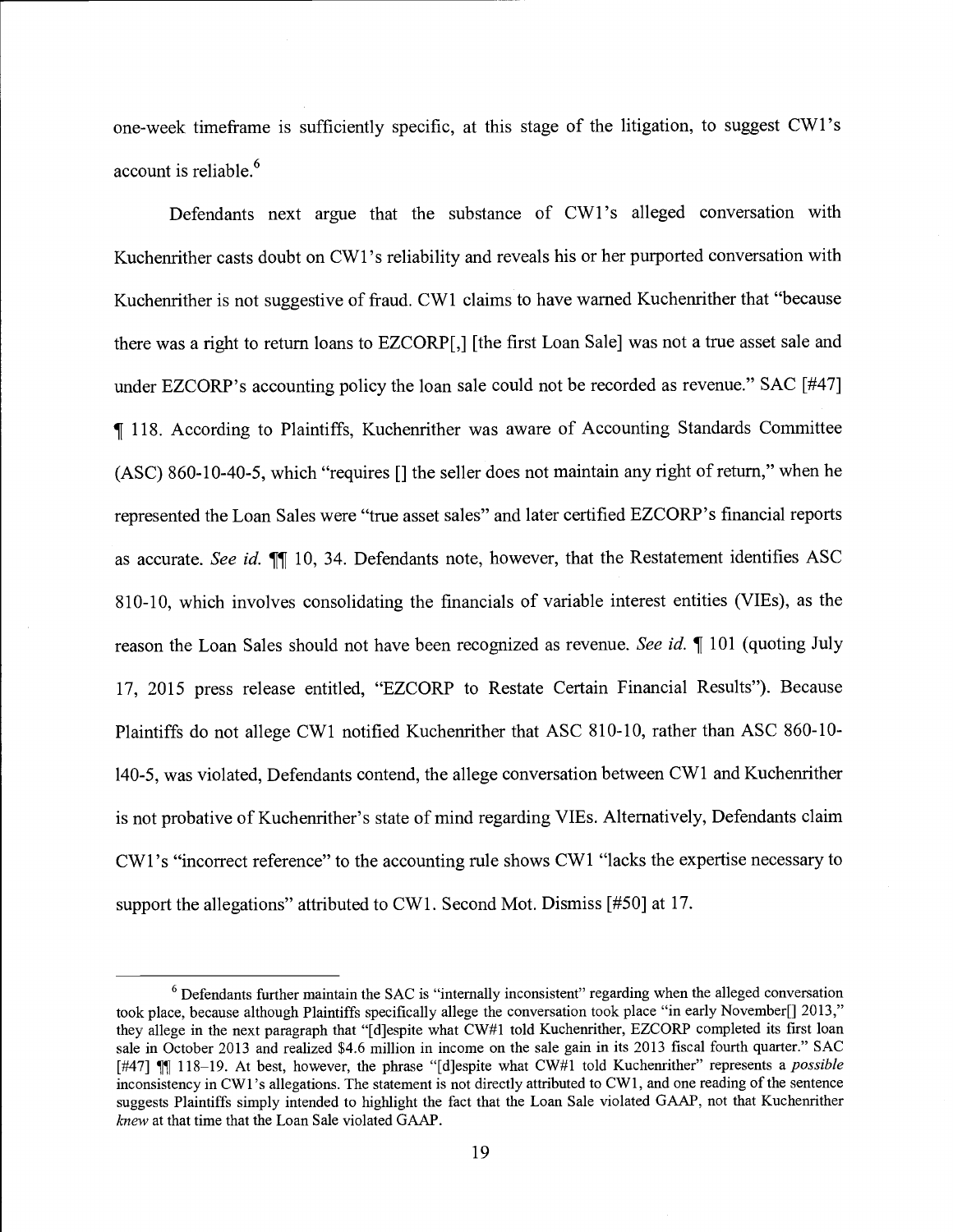Importantly, however, Defendants' motion to dismiss rests entirely on their claim that Kuchenrither acted with the required state of mind; they do not challenge the other elements of Plaintiffs' § 10(b) claim, such as whether Plaintiffs described the alleged misrepresentations with sufficient particularity. To establish Kuchenrither's scienter, Plaintiffs allege ASC 860-10-40-5 "requires that the seller does not maintain any right of return"; prior to the first Loan Sale, CW1 told Kuchenrither the Loan Sale was not a true asset sale because the third-party purchasers had a right to return non-performing loans; and even though Kuchenrither was aware of ASC 860-10- 40-5 and CW1 's warnings regarding Grupo Finmart's accounting deficiencies, he nevertheless certified EZCORP's financial reports as accurate. SAC  $[#47]$  ¶ 10, 118, 122. It is irrelevant at this stage of the litigation whether the Loan Sales actually violated ASC 860-10-140-5. "The question of whether [EZCORP 's financial] statements actually violated GAAP is fact-dependent [and] not properly addressed on a motion to dismiss." Owens, 789 F.3d at 540. Rather, "[t]he issue, for the scienter analysis, is whether, assuming the statements violated GAAP, the allegations give rise to a strong inference that individual defendants were severely reckless in valuing the securities." Id. In this case, CW1's allegation that he or she directly informed Kuchenrither that the Loan Sale could not be recorded as revenue, and Kuchenrither knew that doing so violated GAAP, gives rise to a strong inference of scienter. See Abrams v. Baker Hughes Inc., 292 F.3d 424, 432 (5th Cir. 2002) ("The party must know that it is publishing materially false information, or must be severely reckless in publishing such information.")

In its October 18, 2016 Order, the Court advised Plaintiffs that it had not adequately explained how CW l's allegations regarding the first Loan Sale raised an inference of scienter as to the five subsequent Loan Sales. See Order of Oct. 18, 2016  $[#44]$  at 21 n.11. This time, however, the Court is satisfied Plaintiffs have met their burden to show scienter as to each of the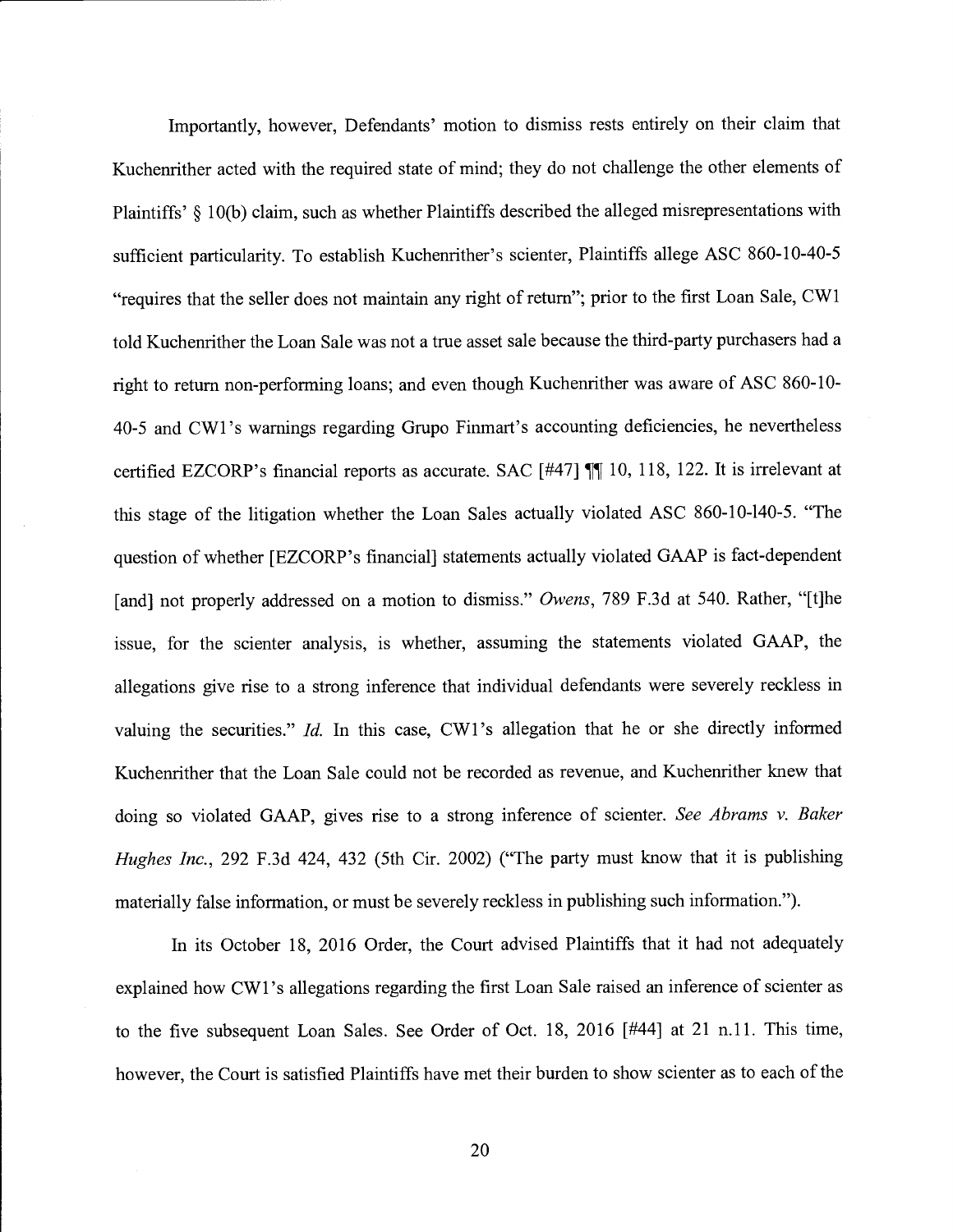similarly-structured Loan Sales. As alleged in the SAC, Defendants refer to these transactions as following the same "new distributor model" when discussing the transactions with investors and analysts, and the Restatement itself confirms that "{e]ach of the Asset Sales was accounted for as a sale, and we recognized a gain equal to the difference between the book value of the sold loans and the purchase price, which was generally equal to the aggregate amount of the payments." SAC [#47] **¶** 72, 102.

Taking Plaintiffs' factual allegations in the SAC as true, as the Court is required to do at the motion to dismiss stage, the Court finds Plaintiffs have adequately pled a strong inference of scienter against Kuchenrither based on the Loan Sales. Defendants' motion to dismiss is therefore denied on this ground.

## B. Knowledge of the Non-Performing Loans

Plaintiffs further allege Kuchenrither, in certifying EZCORP's financial records as accurate, knew or recklessly disregarded the fact that Grupo Finmart failed to identify certain Non-Performing Loans and improperly continued to accrue interest revenue on these loans. To support this claim, Plaintiffs rely on (1) the Internal Audit Report CW3 purportedly emailed to Kuchenrither "sometime between October 29 and November 4, 2013," which allegedly describes accounting deficiencies identified by CW2 and CW4, and (2) an alleged "series of meetings" involving CW1 and Kuchenrither in which CW1 relayed CW2's report of Grupo Finmart's various accounting deficiencies to Kuchenrither.

Plaintiffs' first allegation represents a marked shift in their theory of liability, as the first amended complaint (FAC) said nothing about a 2013 internal audit report related to Grupo Finmart. Instead, it presented allegations from CW3 about a "series of written reports sent to senior management" in 2012, prior to EZCORP's acquisition of Grupo Finmart. FAC [#29]  $\P$ ] 4,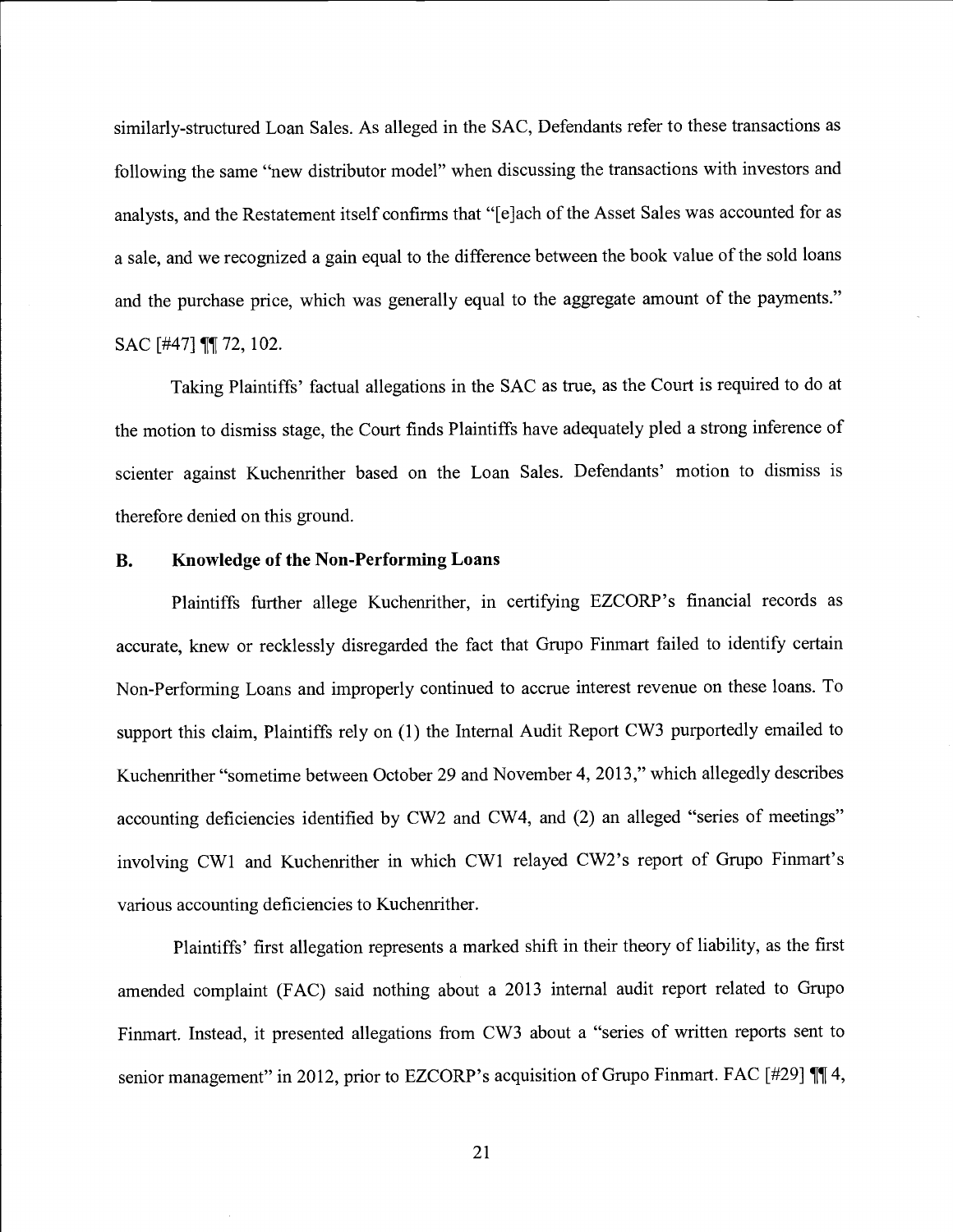44. Based on Plaintiffs' representations in the FAC, the Court previously described the report as "a pre-acquisition due diligence report of Grupo Finmart" conducted in 2012. Order of Oct. 18, 2016 [#44] at 5. The Internal Audit Report cited in the SAC, however, is described as a 2013 fiscal year-end review of Grupo Finmart. Instead of explaining the inconsistency between CW3 's allegations in the FAC and his or her new allegations in the SAC, Plaintiffs attempt to sweep this distinction under the rug by stating, "[t]he only difference between the FAC and the SAC is more detailed and precise facts as to the report sent to Kuchenrither. . . ." Resp. [#52] at 16. Plaintiffs' refusal to even acknowledge the difference in CW3 's allegations regarding the report he or she purportedly sent to Kuchenrither undermines the reliability of CW3 's new allegations.

Even assuming the reliability of CW3's account, however, the Court finds these newly discovered allegations fail to support a strong inference of scienter. As an initial matter, there is no allegation Kuchenrither actually saw or reviewed the Internal Audit Report. Instead, Plaintiffs allege the report was sent to Kuchenrither, "among others," via email and hard copy. SAC [#47] ¶ 57. The inferential leap required to tie Kuchenrither's receipt of the report to the conclusion that he acted knowingly or recklessly when certifying EZCORP's financials is tenuous given the heightened pleading standards.

Moreover, Plaintiffs' allegations regarding the contents of the Internal Audit Report are still too vague to support a strong inference of scienter. Courts evaluating similar allegations have found them insufficient to demonstrate a strong inference of scienter. See Owens, 789 F.3d at 544; City of Pontiac Policemen's & Firemen's Ret. Sys. v. UBSAG, 752 F.3d 173, 186-88 (2d Cir. 2014) (concluding an internal investigation report, which determined there were "valuation uncertainties," a lack of transparency, and "inherent risks not adequately analyzed" in the valuation of certain assets, did not demonstrate a strong inference of scienter). In Owens,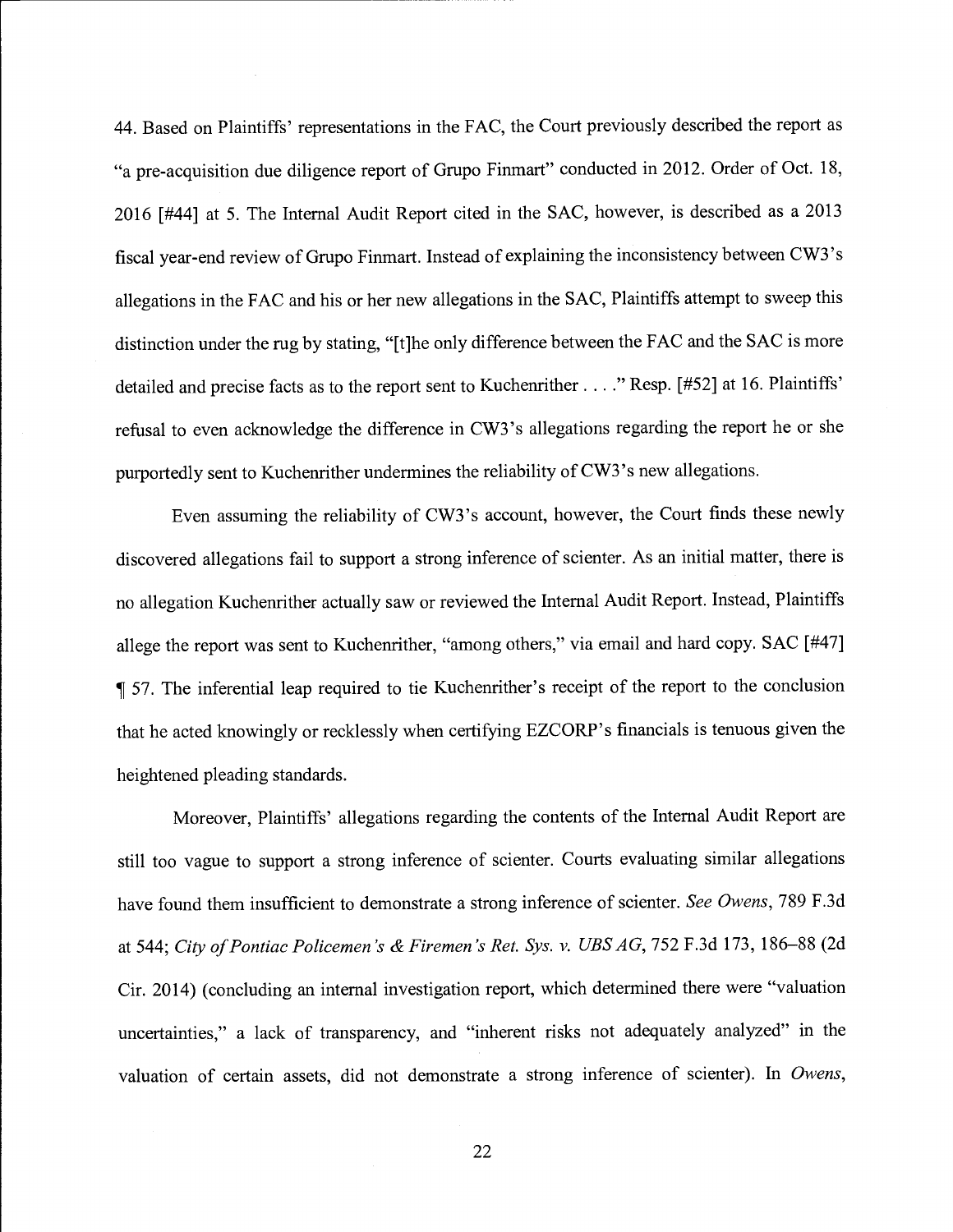investors brought federal securities law claims against a company's officers, alleging the officers made false and misleading statements about the company's assets. 789 F. 3d at 533. Specifically, the investors alleged the defendants were aware of deficiencies in their internal valuation model, in part because a confidential witness purportedly warned the defendants of these deficiencies in an email. Id. at 544. Nevertheless, the Fifth Circuit concluded the investors failed to adequately plead scienter, noting that "CW1 's warnings did not mention GAAP and do not seem to suggest that any issues were so severe that they could lead to a large overvaluation of the MBS portfolio." Id. Similar to the investors' deficient allegations in Owens, Plaintiffs fail to allege the Internal Audit Report informed Kuchenrither that Grupo Finmart's financial reports were false or would require restatement. And Plaintiffs make no suggestion that any other EZCORP executive alleged to have received this report or any outside auditors raised any "red flags" as to the veracity of Grupo Finmart's financial reports.

Finally, Plaintiffs fail to explain how CW3, an administrative assistant, would know what findings were included in the Internal Audit Report. Plaintiffs rely on allegations from CW2 and CW4, both internal audit employees, to describe what was in the report, but Plaintiffs do not allege that either CW2 or CW4 even saw the final version of the report which CW3 purportedly "assisted in finalizing" and allegedly sent to Kuchenrither. SAC [#47] ¶ 57. In light of the foregoing, the Court finds CW3 's allegations regarding the alleged Internal Audit Report fail to give rise to a strong inference of scienter.

Plaintiff's second allegation regarding the "series of meetings" involving CW1 and Kuchenrither likewise fails to give rise to a strong inference of scienter. CW1 claims he or she informed Kuchenrither of Grupo Finmart's "accounting issues" in a "series of meetings" held at EZCORP's headquarters sometime between late October 2013 and November 7, 2013. Id. ¶ 16.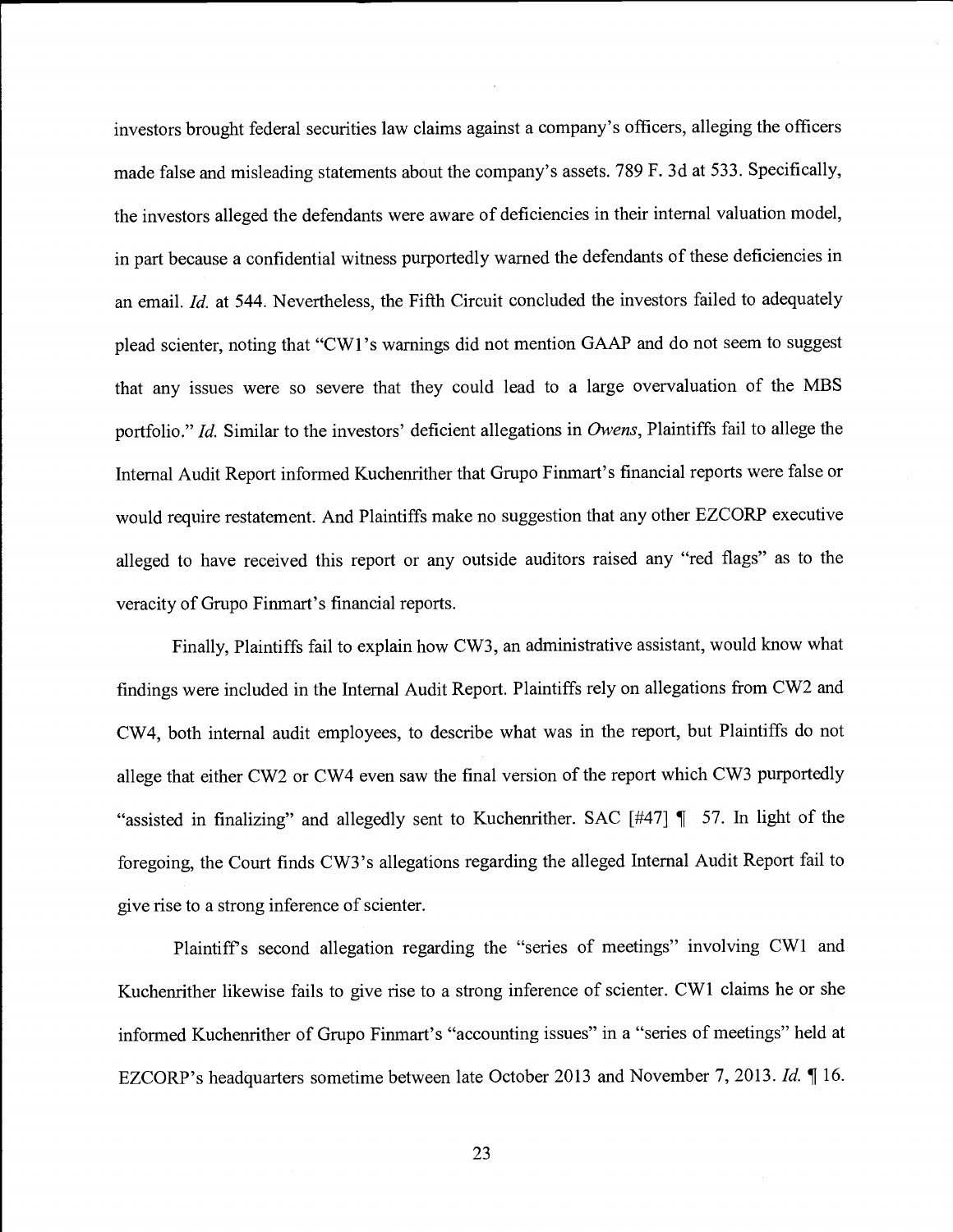Defendants again challenge the reliability of CW1 's alleged conversations with Kuchenrither, claiming CW1 's allegations lack the requisite specificity as to when and where these meetings occurred. For the reasons explained above, however, the Court finds this challenge unpersuasive.

Nevertheless, the Court finds CW1 's account of his or her conversation with Kuchenrither in a "series of meetings" unreliable, as CW l's statements are based on hearsaywithin-hearsay. Unlike CW1 's first-hand review of the Loan Sales, CW1 's knowledge of Grupo Finmart's accounting deficiencies is based on CW2's report to CW1 that Grupo Finmart "was not properly tracking payday loans" because it "did not have adequate aging reports." Id.  $\P$  15. Nowhere in the SAC do Plaintiffs allege with any more particularity what CW2 told CW1, nor do they explain in their response how, based on Plaintiffs' description of what CW2 told CW1, CW1 would have personal knowledge of the "very accounting problems that were in the 2013 [Internal Audit Report] [] given to Kuchenrither by CW3." See Resp. [#52] at 20 (citing SAC [#47] **[58]**. The Court finds this hearsay-within-hearsay account too unreliable to give rise to an inference of scienter as cogent or compelling as any competing inference of nonfraudulent intent. See, e.g., Zucco Partners, LLC v. Digimarc Corp., 552 F.3d 981, 997 n.4 (9th Cir. 2009) ("[A] hearsay statement, while not automatically precluded from consideration to support allegations of scienter, may indicate that a confidential witness's report is not sufficiently reliable, plausible, or coherent to warrant further consideration[.]").

Taken together, Plaintiffs' allegations regarding the Internal Audit Report and CW1 's "series of meetings" with Kuchenrither-in conjunction with any inference of scienter raised from the existence and magnitude of the Restatement—do not present a strong inference of scienter against Kuchenrither "at least as compelling as any opposing inference of nonfraudulent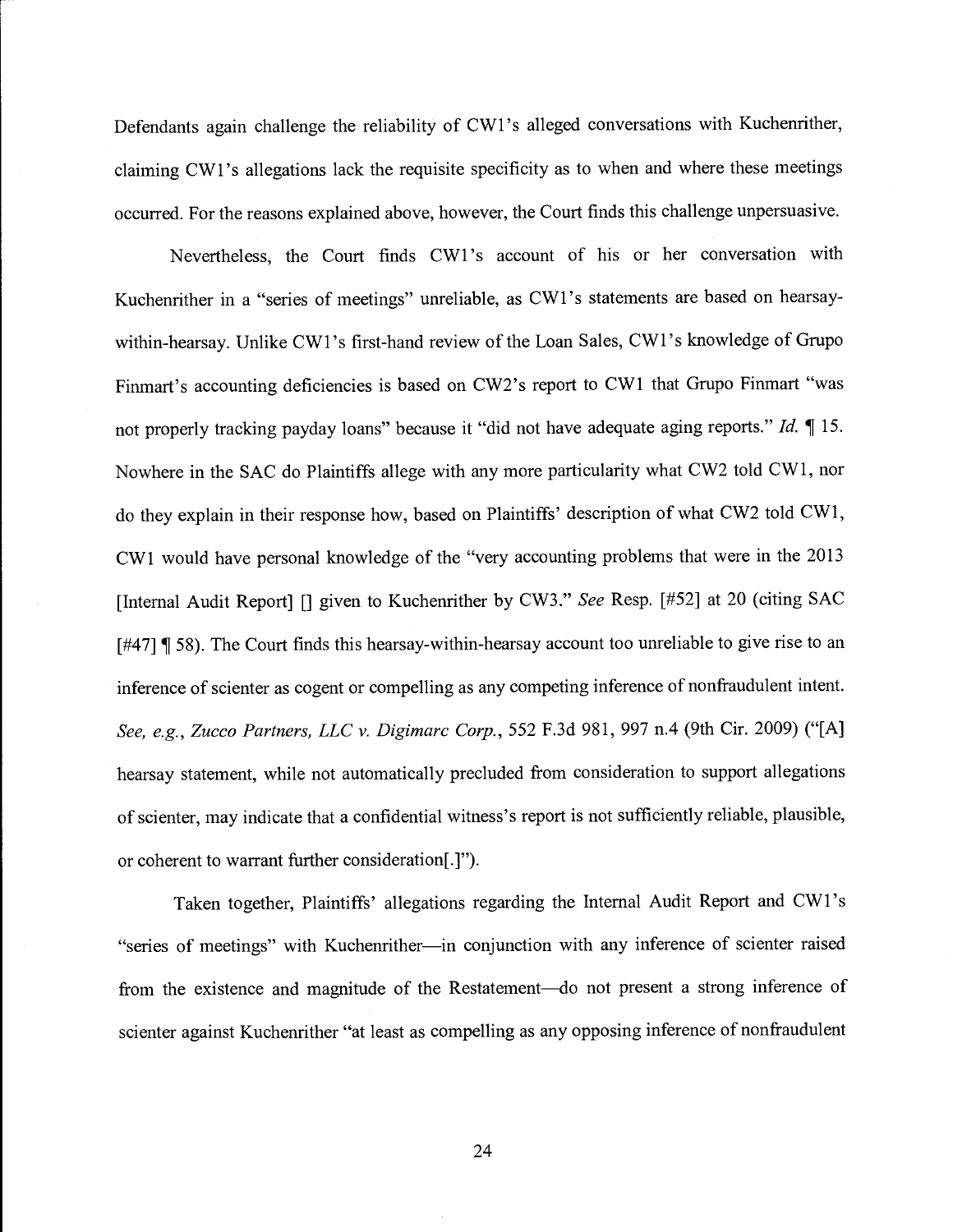intent." See Tellabs, 551 U.S. at 314. Defendants' motion to dismiss is therefore granted on this ground.

#### III. Control-Person Liability

Defendants move to dismiss Plaintiffs' § 20(a) control-person claim on the ground that Plaintiffs have failed to establish a predicate securities fraud violation under § 10(b). As the Court finds Plaintiffs failed to adequately plead Kuchenrither's scienter regarding Grupo Finmart's Non-Performing Loans under § 10(b), it grants Defendants' motion to dismiss Plaintiffs' § 20(a) claim premised on this ground. However, because the Court finds Plaintiffs have adequately plead scienter against Kuchenrither regarding Grupo Finmart's Loan Sales under § 10(b), the Court denies Defendants' dependent request to dismiss Plaintiffs' corresponding  $\S 20(a)$  claim.

### Conclusion

For the reasons explained above, the Court concludes Plaintiffs' § 10(b), § 20(a), and Rule lOb-5 claims based on the Loan Sales survive Defendants' motion to dismiss. However, because the Court finds Plaintiffs failed to adequately plead scienter as to their § 10(b) and Rule <sup>1</sup>Ob-5 claims based on the Non-Performing Loans, these claims are dismissed. Having failed to establish a predicate securities fraud violation under § 10(b) regarding the Non-Performing Loans, Plaintiffs' corresponding § 20(a) claims are likewise dismissed.

Accordingly,

IT IS ORDERED that Defendants EZCORP, Inc. and Mark Kuchenrither's Motion to Dismiss [#50] is GRANTED IN PART and DENIED IN PART as described in this opinion.